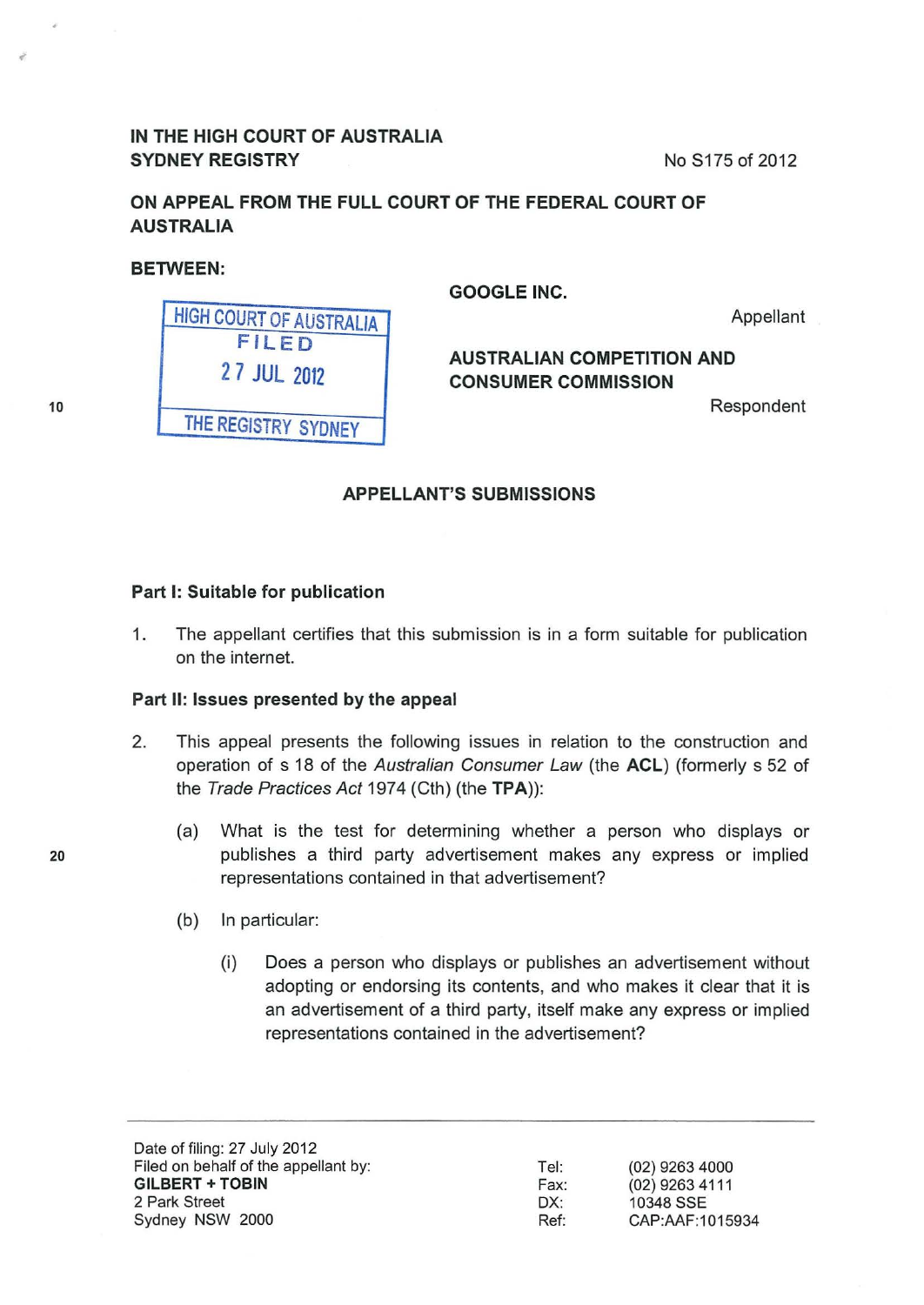- (ii) Does the fact that such a person displays or publishes the advertisement in response to a query or inquiry of another mean that the person itself makes those representations?
- (iii) Does the fact that such a person displays or publishes the advertisement by means of that person's online technology, in accordance with instructions provided by the advertiser, mean that the person itself makes those representations?
- (c) Did the appellant make any of the implied representations that were held to be contained in the advertisements in issue in this case?

## 10 **Part Ill: Judiciary Act 1903**

3. The appellant has considered whether any notice should be given in compliance with s 78B of the *Judiciary Act* 1903 (Cth). In its view this is not necessary.

## **Part IV: Citations**

- 4. The reasons for judgment of the trial judge are published as Australian Competition and Consumer Commission v Trading Post Australia Pty Ltd (2011) 197 FCR 498; (2011) 283 ALR 310; (2011) 93 IPR 358; [2011] FCA 1086.
- 5. The reasons for judgment of the Full Court are published as Australian Competition and Consumer Commission v Google Inc (2012) 201 FCR 503; [2012] FCAFC 49.

### 20 **Part V: Relevant facts**

30

 $\epsilon$ 

## **Background to the proceedings**

- 6. The appellant **(Google)** operates a free internet search engine accessible via the website at www.google.com.au. A user may conduct a search by entering a word-based query, in response to which the search engine displays a results page including a list of links to web pages that may be of interest to the user (often running into several pages or hundreds of pages). Such links are called "organic" search results.<sup>1</sup> Many millions of search queries are conducted per day at www.google.com.au, each search taking a fraction of a second. $2^2$
- 7. Google derives revenue by displaying advertisements on the results pages of its search engine. At the time of the trial, such advertisements were referred to as "sponsored links". They are generated by a system called "AdWords", a "selfserve" system for advertisers which is accessible online and allows advertisers to create their own advertisements and to bid to display them on the results

<sup>1</sup> [2011] FCA 1086 at [46]-[48]. Dulitz 9.3.09 paras 11, 16.

<sup>&</sup>lt;sup>2</sup> T807.01-03 (the precise number of searches per day is confidential). Dulitz 9.3.09 paras 12, 15.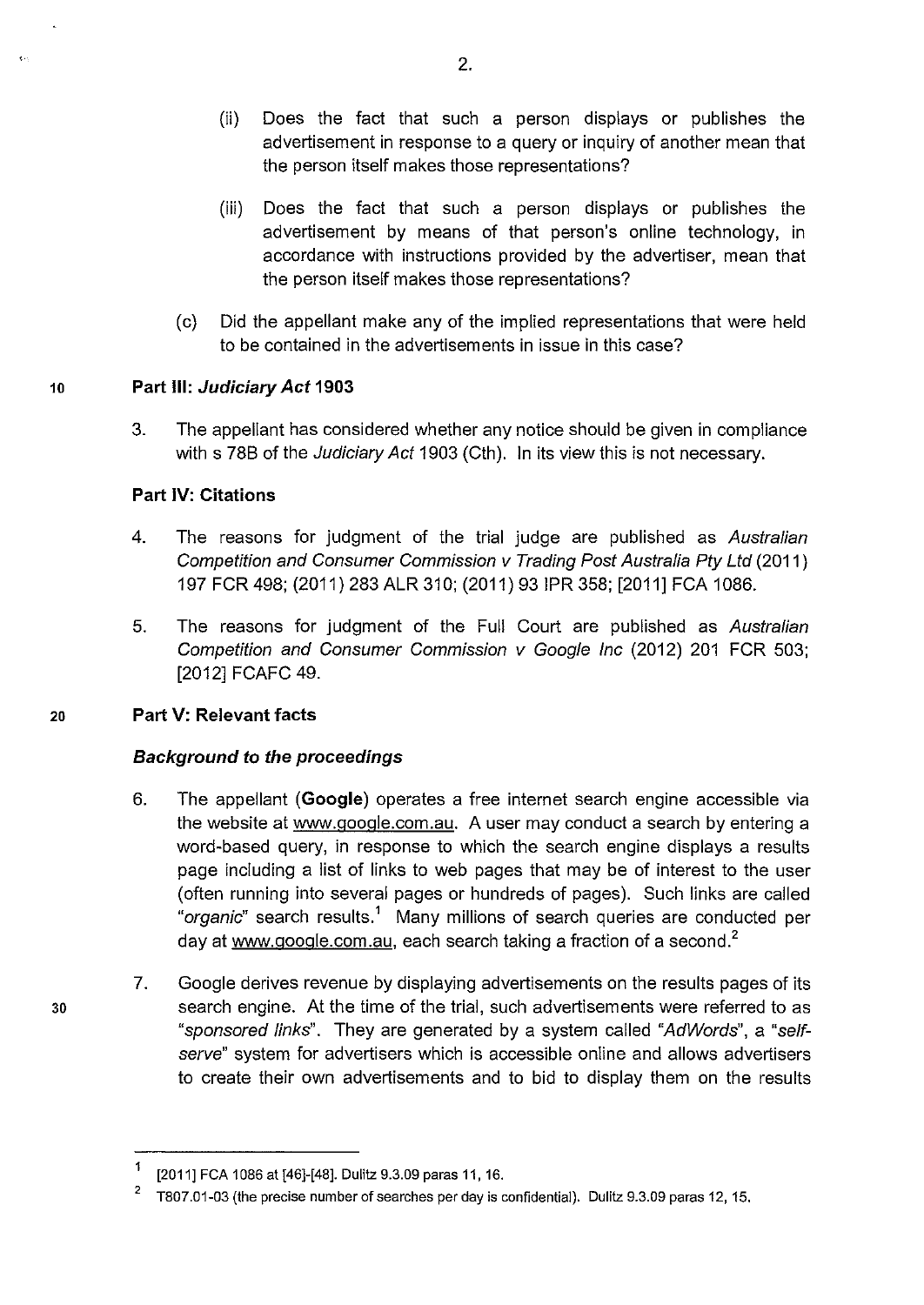pages of the search engine. $3$  Use of the system is subject to Google's terms and conditions, which provide that advertisers are responsible for the content of the advertisements and require them to abide by policies designed to ensure that the advertisements are clear and accurate. $4$  The AdWords system provides a low cost advertising platform which is readily accessible to businesses of all sizes and is used by hundreds of thousands of advertisers.<sup>5</sup>

- 8. Advertisers select keywords that may trigger advertisements based on users' search queries. An advertisement will only be displayed, in circumstances determined by the advertiser, if the advertiser wins an auction process under 10 which bids are assessed by price and other factors. Where an advertisement is displayed, it consists of three elements: a headline chosen by the advertiser with a link to the advertiser's website (the "ad headline"), an additional message chosen by the advertiser (referred to in the evidence as the "ad text"), and the web address or URL of a website chosen by the advertiser. When a user clicks on the link and is taken to the advertiser's website, the advertiser pays a fee to Google determined by the advertiser's bid. $6\degree$  Google has policies allowing persons aggrieved by an advertiser's use of a trade mark or business name to ask Google to block automatically advertisements from appearing.<sup>7</sup>
- 9. The respondent (the **ACCC)** alleged that Google had contravened s 52 of the 20 TPA in two ways. First, it alleged that Google had failed to distinguish between organic search results and advertisements and thereby engaged in misleading conduct. That part of the case was rejected by the trial judge and was not the subject of any appeal.<sup>8</sup> Secondly, the ACCC alleged that Google had made certain pleaded implied representations by displaying particular advertisements containing the names or trade marks of the advertisers' competitors. It is this part of the case that is the subject of the present appeal.

### **The impugned advertisements**

10. Four advertisements or groups of advertisements are now in issue. These are referred to in the judgments below as the Harvey World Travel advertisements, 30 the Honda.com.au advertisement, the Alpha Dog Training advertisement and the Just 4x4s Magazine advertisement. Other advertisements were in issue at first instance but were not the subject of the appeal to the Full Court. Colour copies of the results pages on which the impugned advertisements appeared were in evidence and will be included in the appeal book.<sup>9</sup>

 $3$  [2011] FCA 1086 at [52]-[53]. Barker 6.3.09 paras 6-14, 38-40, 69-76 and 94-95; Dulitz 9.3.09 paras 13, 35.

<sup>&</sup>lt;sup>4</sup> [2011] FCA 1086 at [62]-[68]. Barker 6.3.09 paras 18-37; Ex KJB1 pages 6-45.

<sup>5 [2011]</sup> FCA 1086 at [52]. Banker 6.3.09 para 12; Dulitz 9.3.09 para 35.

<sup>&</sup>lt;sup>6</sup> [2011] FCA 1086 at [52]-[60]. Barker 6.3.09 paras 42, 45-46, 48-50, 58-63, 65, 94-95; Ex KJB1 pages 58-61; Dulitz 9.3.09 paras 35-39, 51.

 $7$  [2011] FCA 1086 at [69]-[74]. Fowler 9.3.09 paras 7-23, 26; Ex KNF1 pages 1-7 and 10.

 $8$  [2011] FCA 1086 at [151]-[174].

<sup>&</sup>lt;sup>9</sup> Exhibit A, pages 5, 14, 15, 17, 40, 43, 49, 112.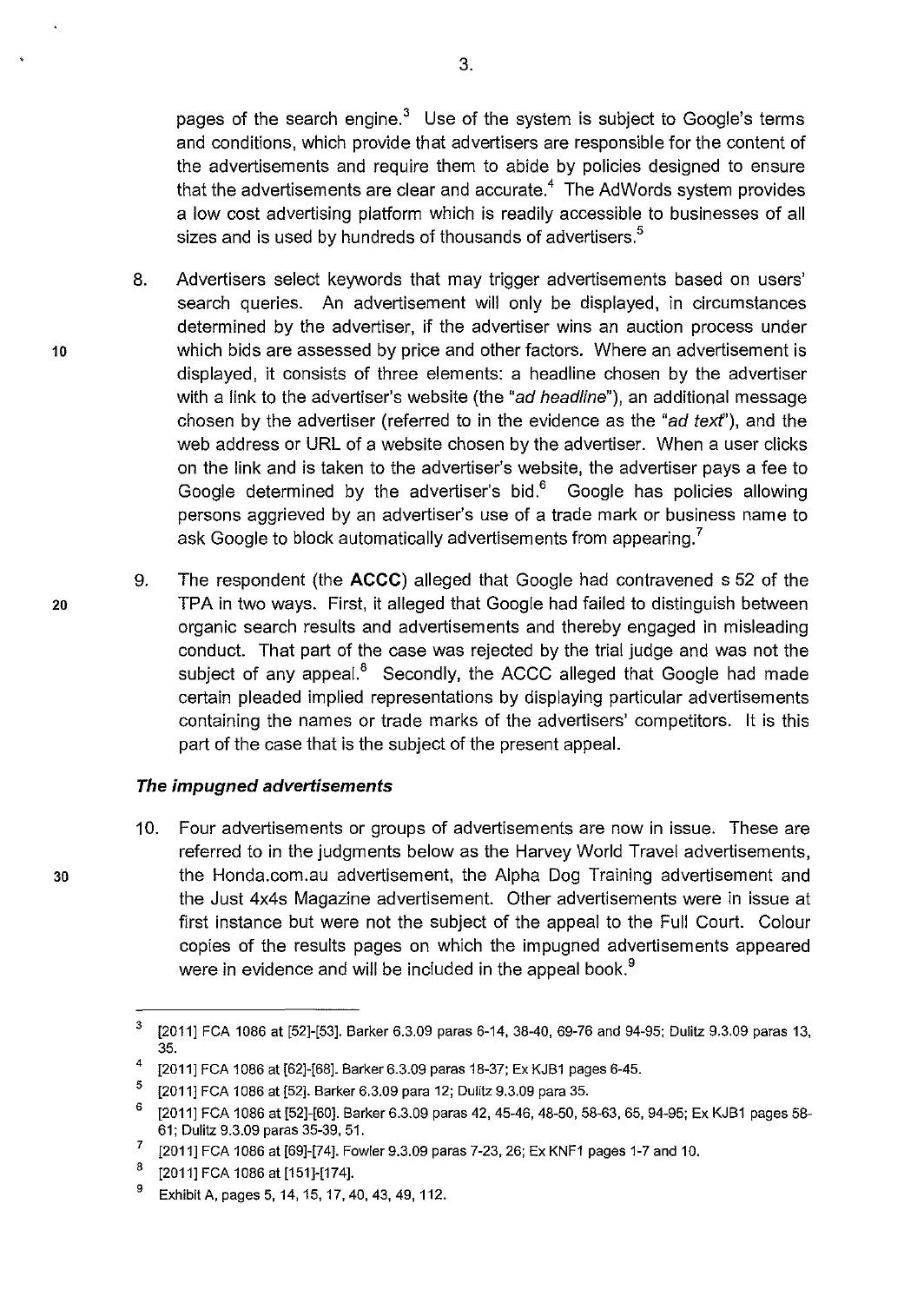11. Each of the impugned advertisements appeared on a separate results page, along with organic search results and other advertisements not the subject of the ACCC's claim, which was displayed following a search conducted by a user of Google's search engine. The advertisements appeared at either the top left or the right side of the page. Each advertisement consisted of the three parts described above, being the ad headline, the ad text and the advertiser's URL, arranged in the following format or a similar format (using one of the Harvey World Travel advertisements as an example):<sup>10</sup>

#### **Harvey Travel**

10 Unbeatable deals on flights, Hotels & Pkg's Search, Book & Pack Now! www.statravel. com. au

- 12. The ad headline (in this example, "Harvey Travel") appeared in blue, the ad text ("Unbeatable deals on flights, Hotels & Pkg's Search, Book & Pack Nowf') appeared in black and the advertiser's URL ("www.statravel.com.au") appeared in green. By clicking on the ad headline, the user would be taken to the landing page represented by the advertiser's URL.<sup>11</sup>
- 13. The results pages on which the impugned advertisements appeared were displayed following searches conducted by users who entered search queries corresponding to names or trade marks of the advertisers' competitors. In the 20 above example, the competitor was Harvey World Travel and the advertiser was STA Travel (two businesses which offered travel-related services). In each of the impugned advertisements, the ad headline consisted of the keyword that triggered the advertisement. The ad headline is always determined by the advertiser, either by the selection of a fixed headline or through the use of a facility on the AdWords system known as "keyword insertion".<sup>12</sup>
- 14. The searches that gave rise to the impugned advertisements were conducted by officers or agents of the ACCC for the purposes of the case or, in one instance, by the competitor whose name appeared in the ad headline.<sup>13</sup> Unsurprisingly, none of the searchers gave evidence that they were misled in 30 any way by any of the advertisements. For some of the impugned advertisements, the text of the search query differed slightly from the keyword that triggered and appeared in the ad headline, due to the type of keyword matching which the advertiser had determined would be used ("exact match", "phrase match" or "broad match").<sup>14</sup> Further, for some of the impugned advertisements, the search query used involved a deliberate misspelling of the

 $10$  [2011] FCA 1086 at [211]; Exhibit A, p 15. The above example was an advertisement at the right side of the page. In the advertisements at the top left of the page, the ad text appeared next to the URL, rather than above it. The difference is not material for present purposes.

 $11$  [2011] FCA 1086 at [57].

<sup>&</sup>lt;sup>12</sup> [2011] FCA 1086 at [102], [193]. Barker 9.3.09 paras 45, 66-67; Dulitz 9.3.09 para 51.

<sup>13</sup> Hare 24.4.08 paras 8, 15, 18, 20 and 23; Hong 28.4.08 paras 24 and 25; Fontana 23.4.08 para 11.

<sup>14 [2011]</sup> FCA 1086 at [55]. See Exhibit A, pages 15 ("harvey world travei"/"Harvey Travel"), 40 ("Harvey World Travle"/"Hervey World Travel"). Dulitz 9.3.09 para 37; Barker 9.3.09 paras 58-65.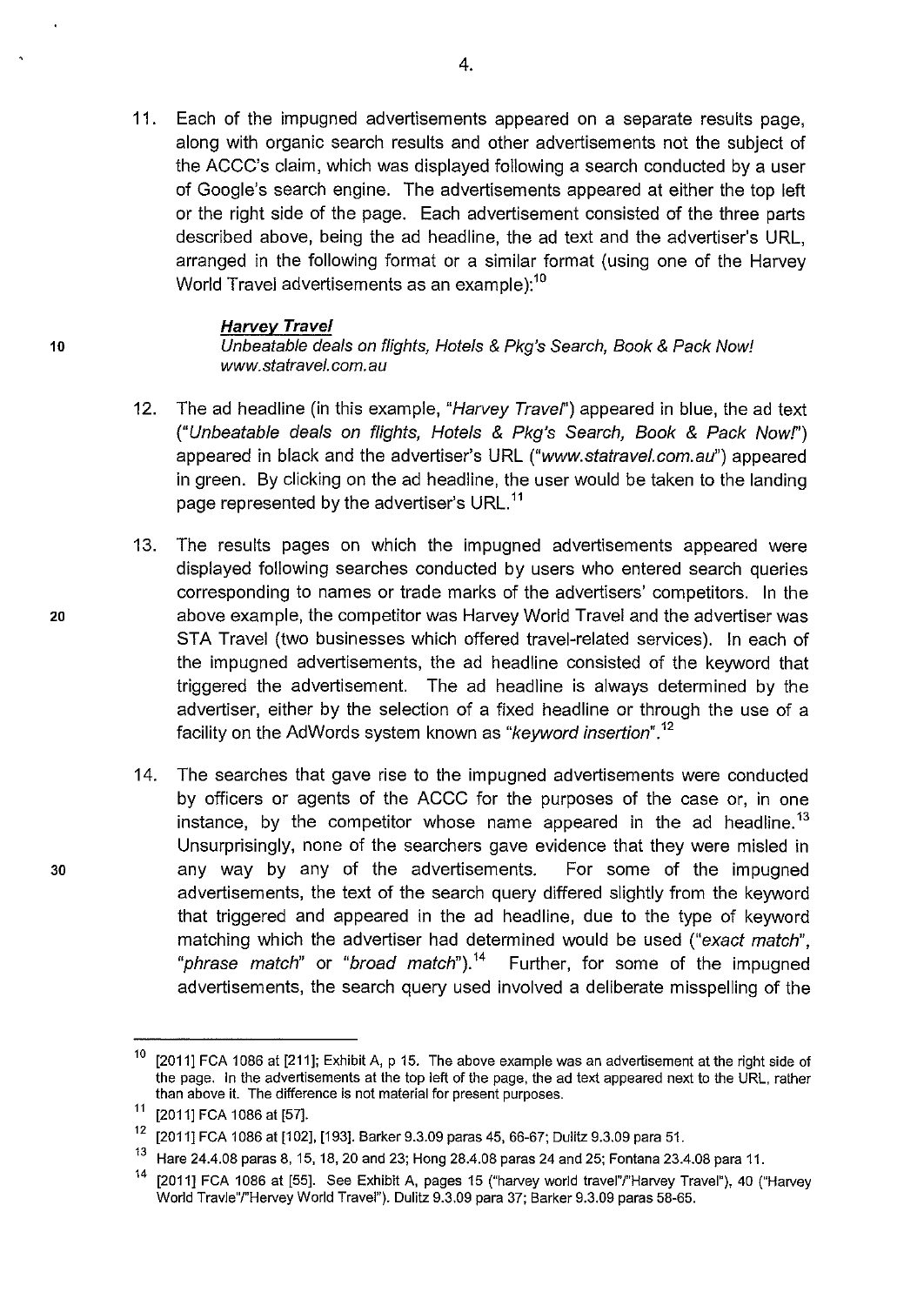competitor's name.<sup>15</sup> The effect of this was to circumvent the operation of Google's systems, which at the request of the competitor had blocked the keyword corresponding to the competitor's name from triggering or appearing in an advertisement.<sup>16</sup>

15. The ACCC alleged that by "publishing" the impugned advertisements, Google made a range of representations.<sup>17</sup> Relevantly for present purposes, these included representations to the effect that there was an association or affiliation between the advertiser and a competitor whose name appeared in the advertisement or that information regarding the business of the competitor could 10 be found at the advertiser's website. These representations were said to be implied from the contents of the advertisements themselves. The ACCC's case was that they were made by both the advertisers and by Google.<sup>18</sup>

### **The trial judgment**

- 16. As the trial judge observed, the case pleaded by the ACCC was that Google had made the pleaded representations by publishing the advertisements in question.<sup>19</sup> There was no allegation that any other conduct of Google gave rise or contributed to a contravention of the TPA. Further, the ACCC did not suggest that the subject matter of each publication relied upon consisted of anything other than the individual advertisement or sponsored link, and, for 20 example, did not extend to a combination of the sponsored link and the other material on the results page.<sup>20</sup> The ACCC did not contend that Google was "knowingly involved" in any contravention within s 75B of the TPA. $^{21}$  The ACCC conceded that any conduct engaged in by Google or its employees in relation to the advertisements was not engaged in with any intention to mislead or deceive or cause confusion.<sup>22</sup> It follows that Google did not intend to make any of the implied representations found to have been conveyed by the individual third party advertisements.
- 17. The trial judge noted that the representations complained of "were alleged to have been made to the general public or a section of the general public".<sup>23</sup> His 30 Honour therefore held, applying Campomar Sociedad Limitada v Nike

<sup>&</sup>lt;sup>15</sup> [2011] FCA 1086 at [209], [224]-[225]; Exhibit A, pages 17, 40 and 43 (Harvey World Travel advertisements).

 $16$  See para 8 above.

 $17$  Third further amended statement of claim, paras 44, 58, 66, 121.

<sup>&</sup>lt;sup>18</sup> This was explicitly reflected in the ACCC's pleading for the Kloster Ford and Charlestown Toyota advertisements, in relation to which the advertiser was a party to the proceeding (third further amended statement of claim, paras 24, 34), and was reflected more generally in the ACCC's approach to the case in relation to the other advertisements including those presently in issue.

 $19$  [2011] FCA 1086 at [87], [93] and [197].

 $20$  [2011] FCA 1086 at [30] where the trial judge also noted that for the ACCC to assert otherwise would have been inconsistent with the way it pleaded the misleading advertisement part of its case.

 $21$  [2011] FCA 1086 at [22].

<sup>22 [2011]</sup> FCA 1086 at [21], [240], [241].

 $23$  [2011] FCA 1086 at [39].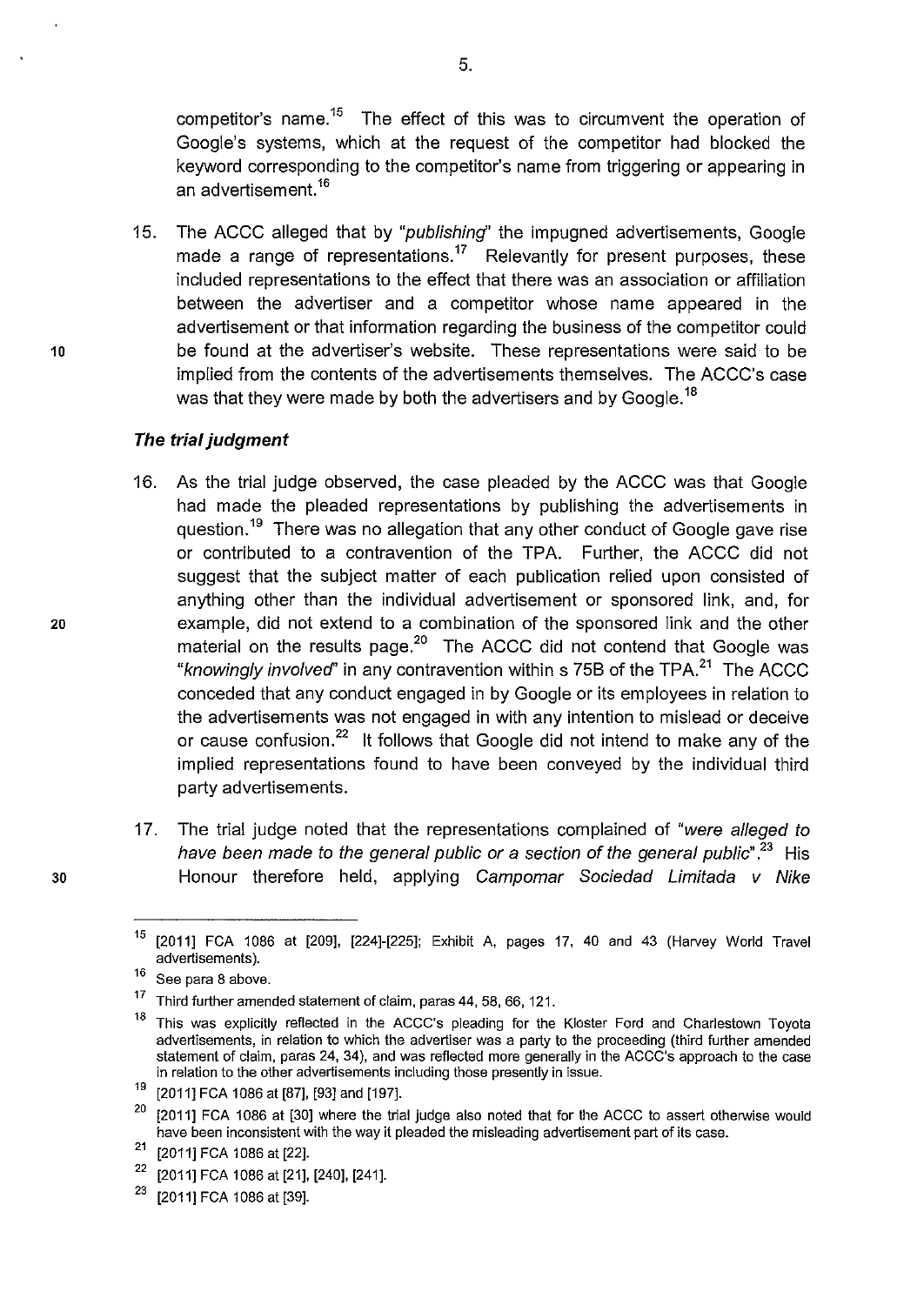International Limited (2000) 202 CLR 45 at [102]-[103], that it was necessary to assess how users of the search engine would understand the advertisements in context, by reference to the knowledge, understanding and behaviour of ordinary and reasonable members of the relevant class. That class consisted of people with a basic understanding of computers, the web and search engines, including Google's search engine, most of whom would know that Google derives revenue through advertisements and who were unlikely to believe that the results pages were advertisement free. $24$  The advertisements were identified on the results pages by the words "*sponsored links*".<sup>25</sup> There was no 10 evidence that any user did not appreciate that they were advertisements. $^{26}$ Thus his Honour held that ordinary and reasonable users would understand that the advertisements were advertisements of third parties and not Google, and that advertisers had paid Google to cause them to appear on the results pages delivered in response to search queries in order to promote their businesses.<sup>27</sup>

- 18. His Honour held that some of the pleaded representations were conveyed by some of the advertisements. In relation to the four advertisements or groups of advertisements now in issue, his Honour held that one or more representations to the following effect were conveyed:<sup>28</sup>
- (a) that there was an association or affiliation between the advertiser and the 20 competitor whose name appeared in the advertisement;
	- (b) that information regarding the business or services of the competitor could be found at the website to which the advertisement linked;
	- (c) that by clicking on the headline of the advertisement the user would be taken to the website of the competitor or a website associated with the competitor whose name appeared in the advertisement.
- 19. These were implied, not express, representations.<sup>29</sup> His Honour rejected a contention by the ACCC that by publishing the advertisements Google also represented that they were organic search results and were positioned on the results pages according to their relative relevance to the words searched.<sup>30</sup> 30 That is to say, the only allegation that Google made any representation as to the relevance of an advertisement to a search query was one which was specifically rejected by the trial judge. The ACCC disavowed any case that users of

<sup>&</sup>lt;sup>24</sup> [2011] FCA 1086 at [122], [155]-[157].

 $25$  [2011] FCA 1086 at [164].

 $26$  [2011] FCA 1086 at [152].

<sup>27 [2011]</sup> FCA 1086 at [162], [166]-[167].

<sup>&</sup>lt;sup>28</sup> [2011] FCA 1086 at [237], [251], [317]-[318], [341]-[342].

<sup>&</sup>lt;sup>29</sup> [2011] FCA 1086 at [88]-[89], [91]-[92].

 $30$  [2011] FCA 1086 at [172]-[174], [227].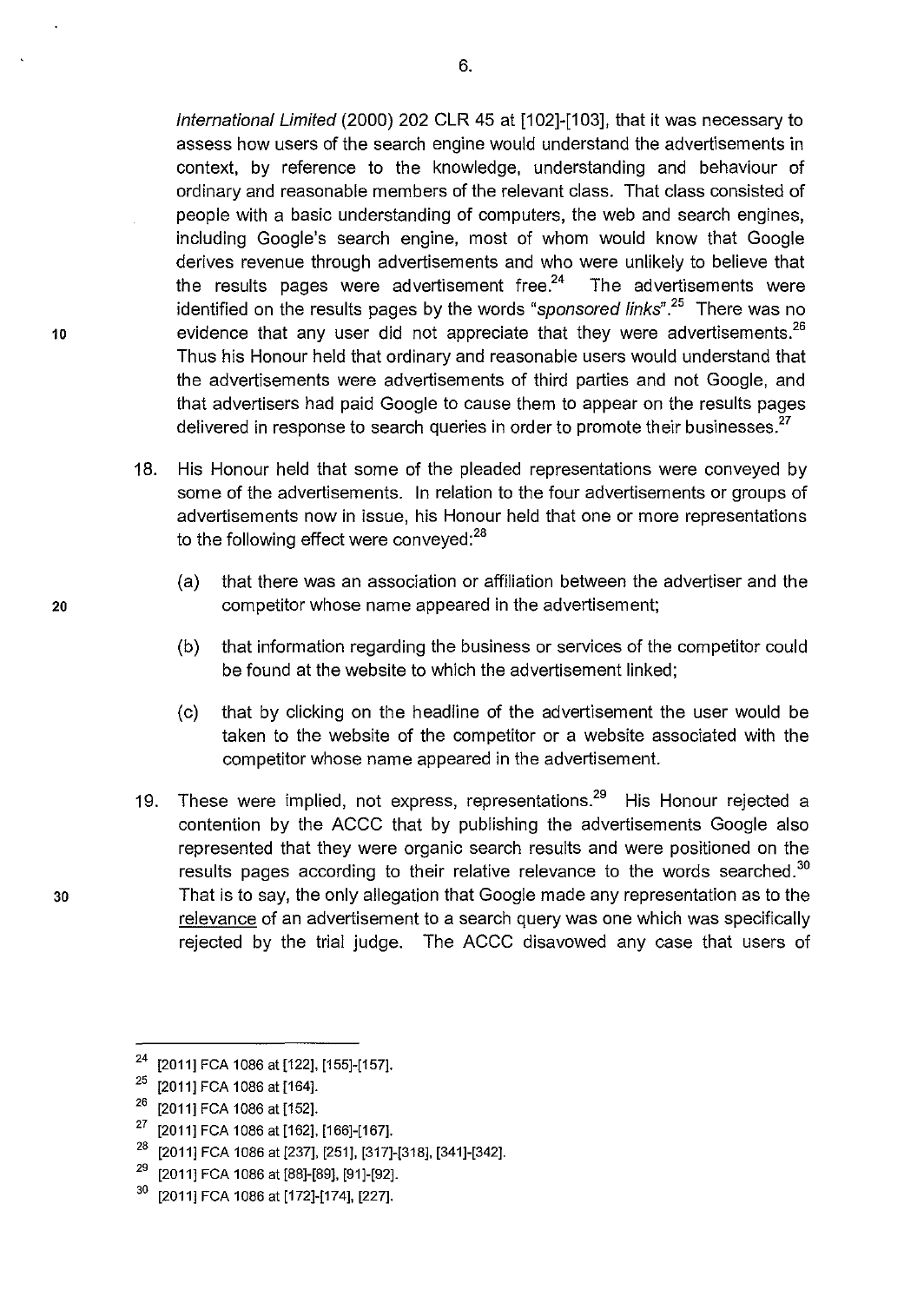Google's search engine had any expectation that advertisements would be relevant or that they would be positioned according to relevance.<sup>31</sup>

- 20. As to whether Google had made any of the above representations, his Honour held that this "should be addressed in the knowledge that ordinary and reasonable members of the class would have understood that  $32$ 
	- a sponsored link is an advertisement that includes a headline incorporating a link to a website address displayed beneath the headline;
	- if a person clicks on the headline they will be taken to the website address displayed beneath the headline;
	- the website address displayed beneath the headline will usually be the website address of the advertiser;
	- the identity of the advertiser will usually be apparent from the website address displayed beneath the headline.
- 21. It followed from these findings that ordinary and reasonable users would have understood who the advertiser was, including by reason of the appearance of its website address or URL; they would have understood that it was the advertiser who determined the content of an advertisement; and they would have understood that "the message being conveyed to them by the publication of such an advertisement was one from the advertiser rather than the publisher".<sup>33</sup>
- 20 22. In light of these findings of fact, the trial judge held that the representations contained in the advertisements were made by the advertisers and not Google, applying the principle laid out in Yorke v Lucas (1985) 158 CLR 661 at 666, Butcher v Lachlan Elder Realty Pty Ltd (2004) 218 CLR 592 at [38]-[40] and ACCC v Channel Seven Brisbane Pty Ltd (2009) 239 CLR 305 at [43], [57]. In particular, his Honour held that ordinary and reasonable users of Google's search engine would not have understood that any information conveyed by the advertisements was endorsed or adopted by Google, and instead "would have understood that the message conveyed was a message from the advertiser which Google was passing on for what it was worth".<sup>34</sup> Google did no more  $30$  than represent that the advertisements were advertisements.<sup>35</sup>
	- 23. His Honour made certain further findings as to the advertisers' role in creating the advertisements which are important having regard to the Full Court's reasons on appeal. These included: (a) the advertisements were "created by advertisers";<sup>36</sup> (b) the advertisements were "received" by Google for publication in the ordinary course of its business for the purposes of s 85(3) of the TPA;<sup>37</sup>

7.

10

<sup>&</sup>lt;sup>31</sup> Transcript of trial hearing before Nicholas J dated 29 March 2010 at T 1076.41-1077.40.

 $32$  [2011] FCA 1086 at [187].

 $\frac{33}{12011}$  FCA 1086 at [188].<br><sup>34</sup> [2011] FCA 1086 at [194]; see [241], [251], [318] and [342] in relation to the advertisements in issue.

 $\frac{35}{36}$  [2011] FCA 1086 at [191].

 $^{36}$  [2011] FCA 1086 at [53]. Barker 9.3.09 paras 14, 38 and 45; Ex KJB1 pages 58-61; Dulitz 9.3.09 para 35.<br><sup>37</sup> R20111 ECA 1086 of [1981-[202]

<sup>[2011]</sup> FCA 1086 at [198]-[202].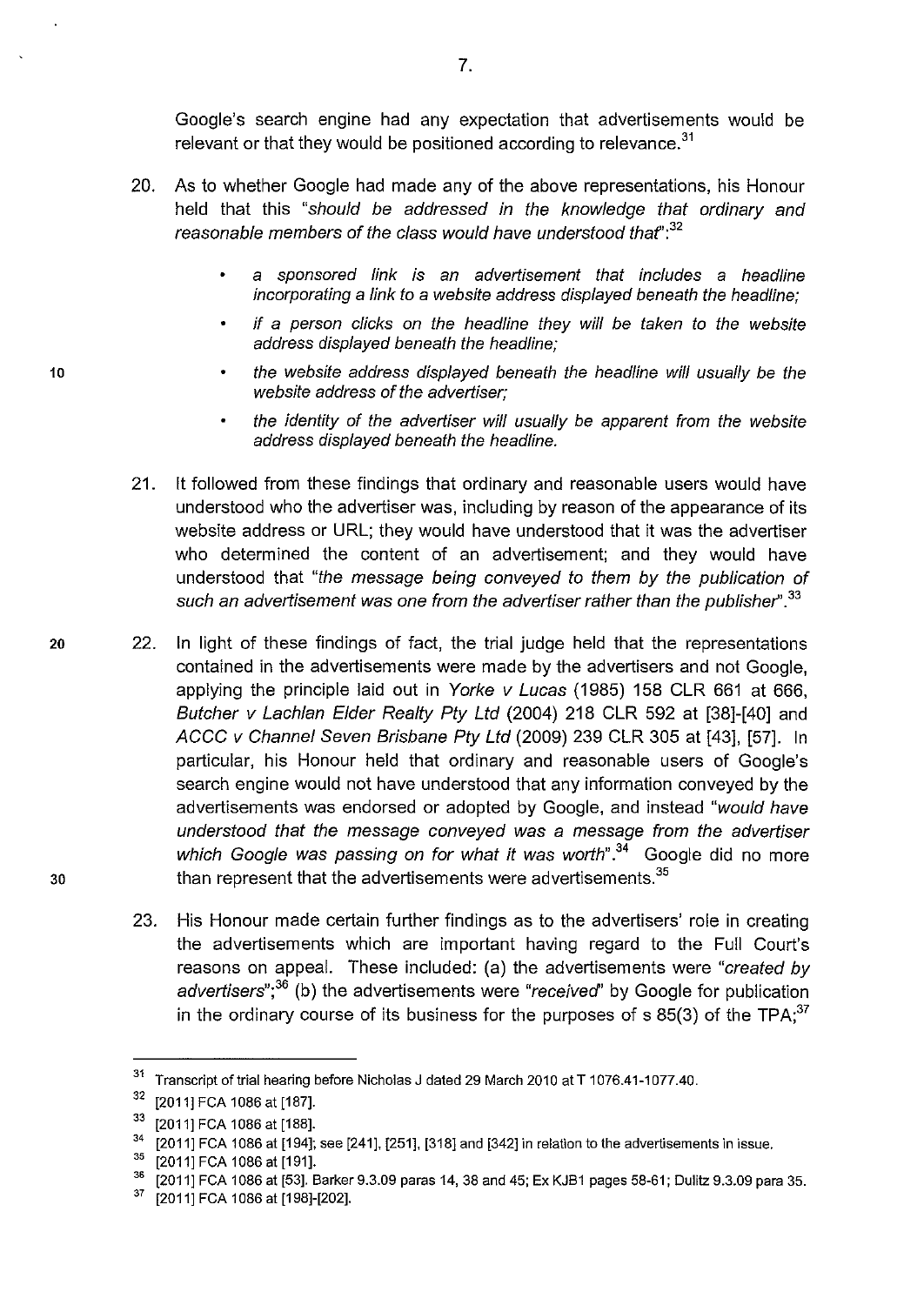(c) while Google made available technical facilities that were used in creating the advertisements, including the "keyword insertion" facility, it was the advertisers, and not Google, who "chose to use these facilities to produce headlines containing [competitors' names] in response to search queries *including those words*";<sup>38</sup> and (d) the advertisers chose the keywords that would trigger the advertisements, the type of keyword matching to be used, and, if they so desired, the geographic locations in which the advertisements would be displayed.<sup>39</sup> None of these findings was overturned by the Full Court.

### **The Full Court judgment**

- 10 24. On appeal, the ACCC did not challenge the trial judge's finding that ordinary and reasonable users would recognise that the impugned advertisements were advertisements by third parties and not Google and paid for by advertisers to appear on results pages in response to search queries in order to promote the advertisers' businesses; nor did the ACCC challenge the finding that Google had not represented that the advertisements were organic search results or that the advertisements were positioned on the results pages according to their relative relevance to the words searched. $40$  The ACCC did not contend that Google adopted or endorsed the representations contained in the impugned advertisements and the Full Court did not make any such finding.
- 20 25. The Full Court relied on the decision of an earlier Full Court in Universal Telecasters (Qid) Ltd v Guthrie (1978) 18 ALR 531, in which a television station was held to have "*made*" false statements contained in an advertisement for the purposes of  $s$  53(e) of the TPA as it then stood by reason of the fact that the television station had broadcast the advertisement.<sup>41</sup> The present Full Court held that Guthrie had not been overtaken by subsequent authority and that, in particular, the reasoning of the earlier Full Court was not inconsistent with the views expressed by the High Court in Butcher and Channel Seven.*<sup>42</sup>*
	- 26. The Full Court said of Google's reliance on Butcher and Channel Seven:<sup>43</sup>

It is no answer to the ACCC's case to say that it is apparent that the sponsored links were advertisements for persons other than Google. The question is not whether the advertisement was an advertisement for Google or for a third party, but whether Google 's conduct in response to the user's interaction with Google's search engine was misleading.

27. The Full Court held that "[a]s an issue of fact, that question reasonably admits of only one answer''.*44* Their Honours referred to two matters that were said to

30

 $\frac{38}{2011}$  FCA 1086 at [117]; see also [192]-[193]. Barker 9.3.09 paras 66-67.<br> $\frac{39}{20141}$  FCA 1096 at [55], [61]. Barker 9.3.09 paras 14, 38, 43, 48, 59 and

<sup>39 [2011]</sup> FCA 1086 at [55], [61]. Barker 9.3.09 paras 14, 38, 42, 48-50 and 58-63, 65; Dulitz 9.3.09 paras 35 and 37-38.

<sup>40 [2012]</sup> FCAFC 49 at [77].

<sup>41 [2012]</sup> FCAFC 49 at [80], [86].

<sup>42 [2012]</sup> FCAFC 49 at [86].

<sup>43 [2012]</sup> FCAFC 49 at [96].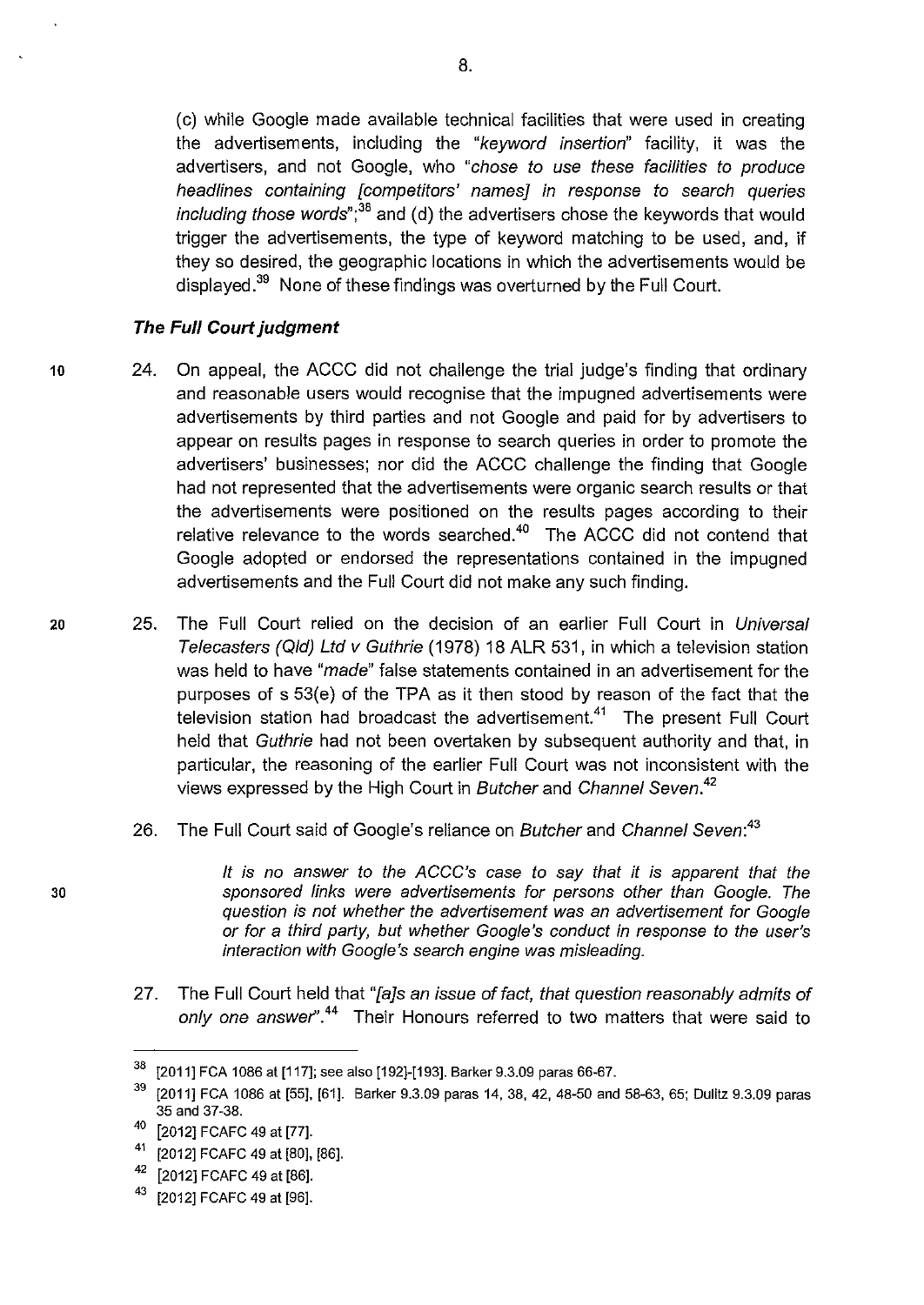lead to the conclusion that Google had engaged in misleading conduct. The first was that the advertisements were displayed by Google in response to the user's search query. The second was that the advertisements were generated by Google's AdWords system. Their Honours allowed the appeal and made declarations to the effect that Google had made the specific representations the trial judge held to be conveyed by the advertisements. Their Honours' reasons for reaching that conclusion are considered further below.

### **Part VI: Argument**

### **Introduction**

- 10 28. The unchallenged findings of the trial judge were that Google made it clear to ordinary and reasonable users, and ordinary and reasonable users would have understood, that the impugned advertisements were third party advertisements made by and paid for by advertisers in order to promote their businesses. In those circumstances, any implied representations conveyed by those advertisements were plainly representations made by the advertisers. Google did not intend to make the implied representations conveyed by the advertisements. The trial judge found that Google did not adopt or endorse the representations and the Full Court did not find otherwise. It follows that Google ought not be regarded as the maker of such representations.
- 20 29. However one analyses the Full Court's judgment, it reduces to the following proposition: because Google displayed third party advertisements on the results pages of its search engine, which users of the search engine understood to be advertisements placed and paid for by third parties, Google itself made the implied representations contained in those advertisements. To say that Google did so in "response" to a search query, as the Full Court did, is to do no more than recognise that Google displays search results pages containing organic search results and advertisements in "response" to a query because Google operates a search engine. Everything that Google displays on a results page is consequent upon a user entering a search query. To say that in "response" to a 30 search query, Google published what it indicated was, and what in fact was, and what was understood to be, a third party advertisement to promote a business, does not inform the argument as to whether Google itself made the representations contained in the third party advertisement.
	- 30. Google respectfully submits that, beyond the assertion by the Full Court that the reasoning in Guthrie survives the statements of this Court in Butcher and Channel Seven, there is no process of reasoning provided by the Full Court which explains why Google made the representations in question.
	- 31. In particular, the Full Court's reasons do not address three incontrovertible propositions. First, each advertisement consisted of three elements dictated by

<sup>44 [2012]</sup> FCAFC 49 at [96]; see, generally, [87]-[97].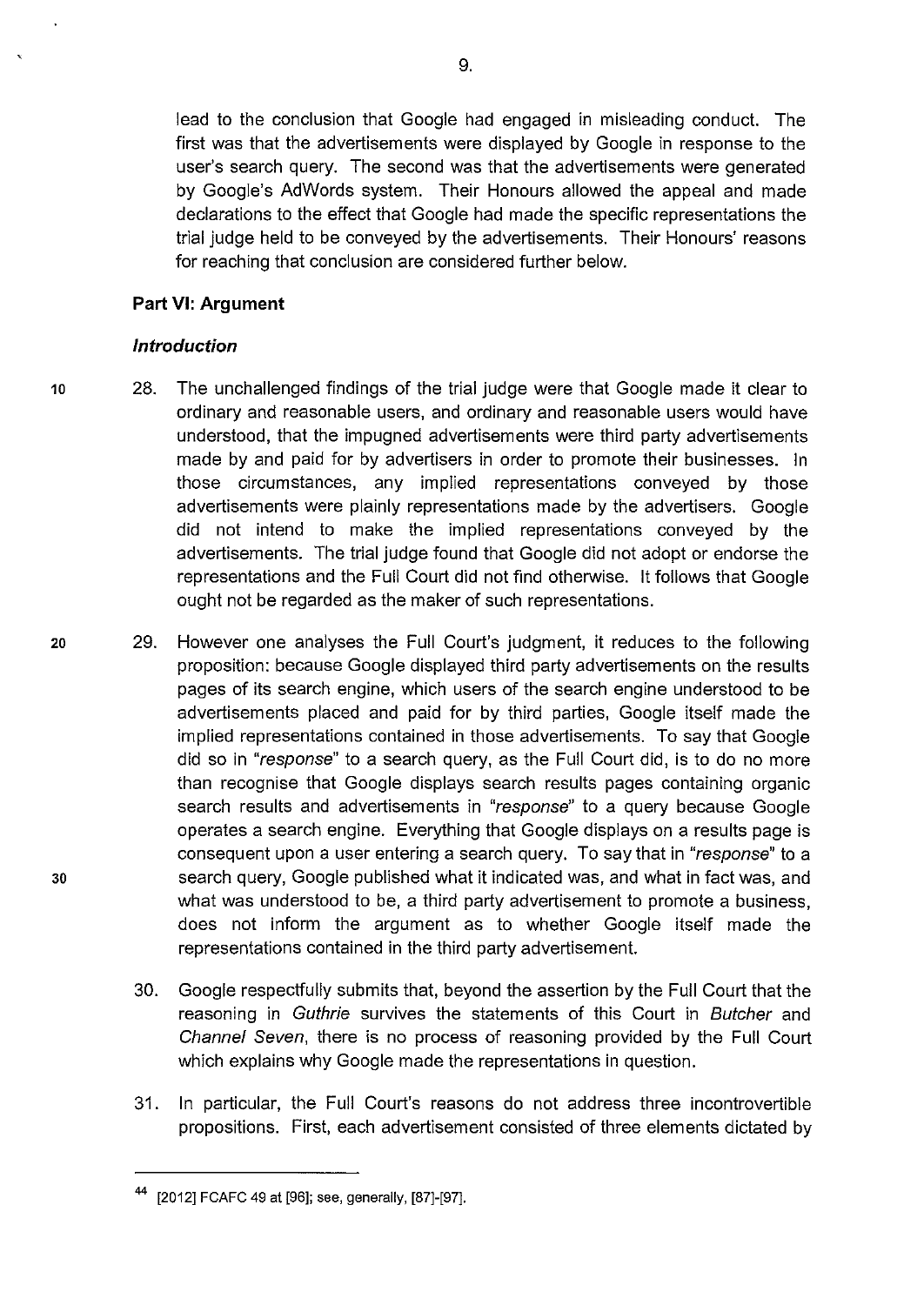the advertiser, being the ad headline, ad text and the advertiser's URL, and would not have existed but for the creation and direction of the advertiser. Secondly, users understood that the advertisements were placed and paid for by the advertisers. Thirdly, the misleading conduct alleged was that, by reason of the content of the advertisement, particular implied representations, namely representations as to the existence of a commercial association or other relationship between two entities identified in each advertisement, were made.

#### **The applicable principle**

32. The applicable principle has its genesis in the discussion in Yorke of the fact 10 that a corporation may contravene s 52 of the TPA despite acting honestly and reasonably. Mason ACJ, Wilson, Deane and Dawson JJ said:<sup>45</sup>

> That does not, however, mean that a corporation which purports to do no more than pass on information supplied by another must nevertheless be engaging in misleading or deceptive conduct if the information turns out to be false. If the circumstances are such as to make it apparent that the corporation is not the source of the information and that it expressly or impliedly disclaims any belief in its truth or falsity, merely passing it on for what it is worth, we very much doubt that the corporation can properly be said to be itself engaging in conduct that is misleading or deceptive.

20 33. This statement was subsequently applied in Butcher, a case in which a real estate agent had provided interested purchasers of a property with a brochure prepared by the agent containing information about the property. Gleeson CJ, Hayne and Heydon JJ, who formed the majority, said:<sup>46</sup>

> Whatever representations the vendor made to the purchasers by authorising the agent to issue the brochure, it was not made by the agent to the purchasers. The agent did no more than communicate what the vendor was representing, without adopting or endorsing it. That conclusion flows from the nature of the parties, the character of the transaction contemplated, and the contents of the brochure itself.

- 30 34. The Court in Butcher emphasised the need to consider all the circumstances, including the relationship between the parties. Considering those matters, the majority concluded that "it would have been plain to a reasonable purchaser that the agent was not the source of the information which was said to be misleading" and that the real estate agent "did not purport to do anything more than pass on information supplied by another or others".<sup>47</sup>
	- 35. Channel Seven involved the construction of s 65A of the TPA. In addressing that issue, some members of the Court commented on the principle in Yorke

<sup>45</sup> Yorke v Lucas (1985) 158 CLR 661 at 666.

<sup>&</sup>lt;sup>46</sup> Butcher v Lachlan Elder Realty Pty Limited (2004) 218 CLR 592 at [40].

 $^{47}$  Butcher v Lachlan Elder Realty Pty Limited (2004) 218 CLR 592 at [51]; see [39], [102], [109].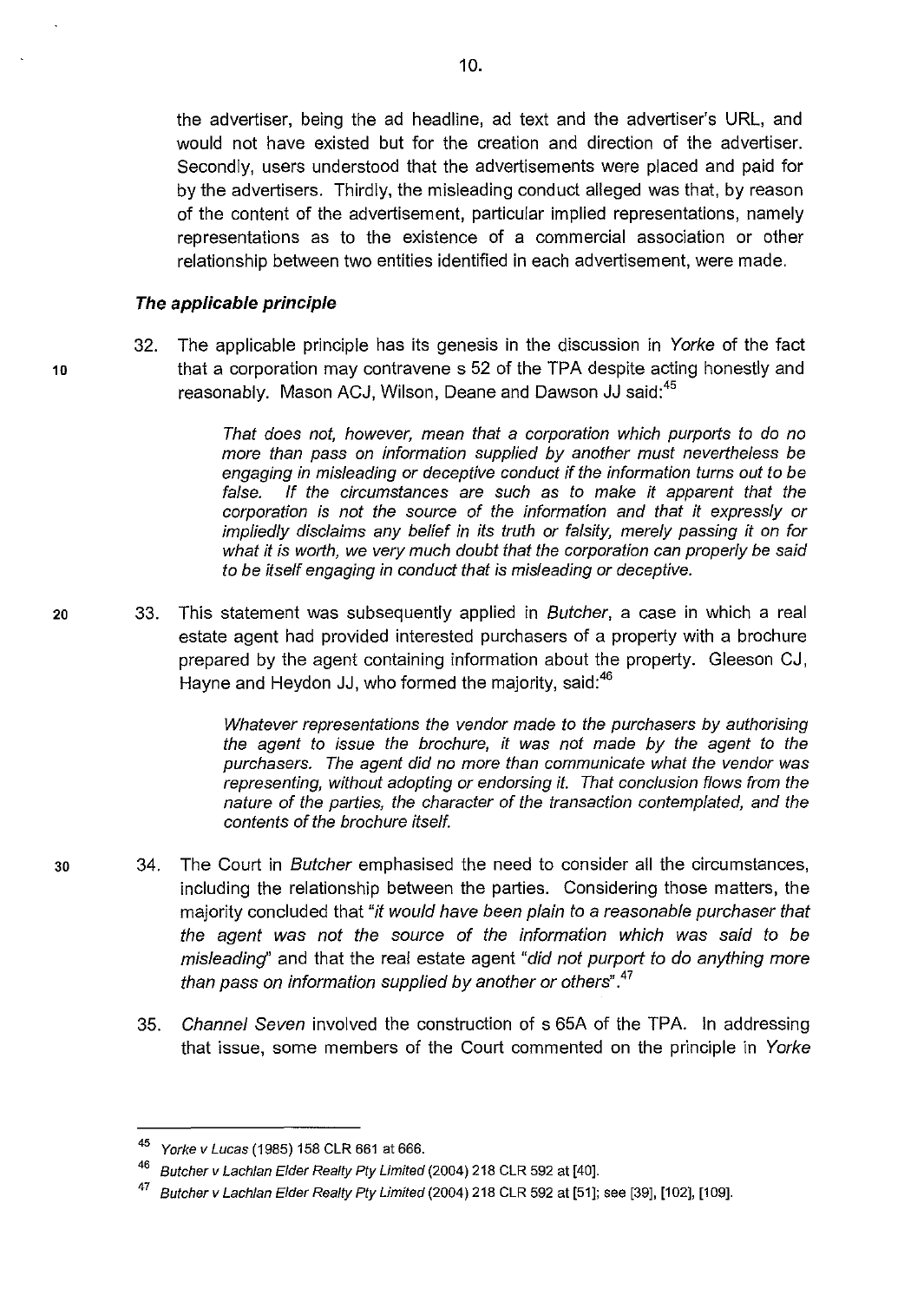and Butcher in the context of its application to the case of an information provider. French CJ and Kiefel J said, citing Butcher as authority:<sup>48</sup>

The publication, by an information provider, of third party statements about goods or services, does not, without more, amount to the adoption or making of those statements by the information provider.

36. In separate reasons for judgment, Gummow J said that it was "well established that, for the broadcasts in question here to give rise to contraventions of s 52 by Channel Seven, it was necessary at least for some 'endorsement' or 'adoption' of what was represented on the programs by the relevant third parties".<sup>49</sup> His 10 Honour also cited the statement by French J (as his Honour then was) in Gardam v George Willis & Co ( 1988) 82 ALR 415 at 427 that:

> The innocent carriage of a false representation from one person to another in circumstances where the carrier is and is seen to be a mere conduit, does not involve him in making that representation ... When, however, a representation is conveyed in circumstances in which the carrier would be regarded by the relevant section of the public as adopting it, then he makes that representation. It will be a question of fact in each case.

37. This principle has been applied in a line of decisions at the intermediate appellate level.<sup>50</sup> Those decisions confirm that there is no need for the person 20 passing on the representation to make any express disclaimer as to the truth of its contents. In Borzi Smythe Pty Limited v Campbell Holdings (NSW) Pty Ltd [2008] NSWCA 233, Beazley JA, with whom Handley A-JA agreed, said:<sup>51</sup>

The question ... is whether information has been merely passed on for what it is worth, without adoption or endorsement of its truth or falsity. If, having regard to all the circumstances of the case, the source of the information is made known and it is apparent that there has been no such adoption, then there will have been a relevant disclaimer. In other words, the disclaimer can be, and in the case of an implied disclaimer, will be, found in the conduct of the representor, including the words actually used in the communication and 30 all other relevant circumstances, including the nature of the parties, the character of the transaction and the contents of the communication.

> 38. In the present case, given the findings made by the trial judge which were not challenged on appeal, his Honour was correct to hold that the case pleaded by the ACCC was governed by this principle. Once it is accepted that ordinary and reasonable users of Google's search engine would understand that the

 $48$  ACCC v Channel Seven Brisbane Pty Ltd (2009) 239 CLR 305 at [43]; see also [38]-[40].

<sup>49</sup> ACCC v Channel Seven Brisbane Pty Ltd (2009) 239 CLR 305 at [57].

<sup>50</sup> Global Sportsman Pty Ltd v Mirror Newspapers Pty Ltd (1984) 2 FCR 82 at 90; The Saints Gallery Pty Ltd v Plummer (1988) 80 ALR 525 at 530-531; Orix Australia Corp Ltd v Moody Kiddell & Partners Pty Ltd [2006] NSWCA 257 at [70], [79]; Borzi Smythe Pty Ltd v Campbell Holdings (NSW) Pty Ltd [2008] NSWCA 233 at [51], [82]-[87]; Eric Preston Ply Ltd v Euroz Securities Ltd [2011] FCAFC 11 at [198]-[212]; Dib Group Ply Ltd v Coolabah Tree Aust-Wide Pty Ltd [2011] FCAFC 57 at [190]-[197].

<sup>51</sup> Borzi Smythe Pty Limited v Campbell Holdings (NSW) Pty Ltd [2008] NSWCA 233 at [51]. See also The Saints Gallery Pty Ltd v Plummer (1988) 80 ALR 525 at 530.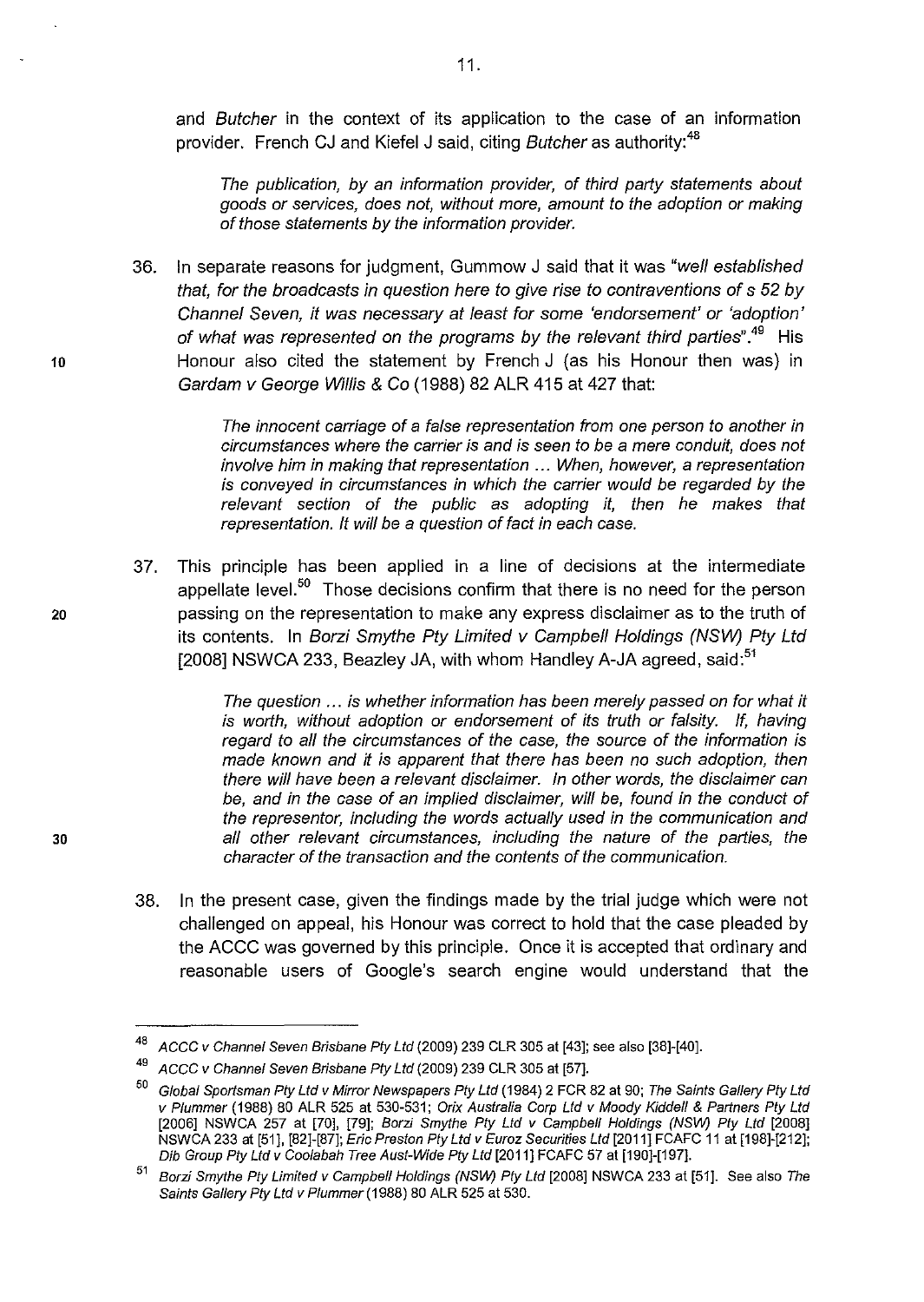advertisements in question were advertisements of third parties and not Google, the question whether Google made the representations conveyed by the advertisements must be analysed by reference to whether Google adopted or endorsed the contents of those advertisements. Neither the trial judge nor the Full Court found that Google did so as a matter of fact or would have been seen by users to be doing so. As submitted, in those circumstances, Google did not make the representations contained in the advertisements.

#### **The Full Court's treatment of the authorities**

- 39. The Full Court misinterpreted the authorities. First, their Honours said that the 10 correct starting point for the analysis was the decision of the Full Court in Guthrie. The effect of Guthrie is that, without more, a television station would make every representation in every advertisement it broadcasts. A later Full Court (including Bowen CJ, who was also a member of the Court in Guthrie) in Global Sportsman Pty Ltd v Mirror Newspapers Pty Ltd (1984) 2 FCR 82 observed (correctly) that the holding in Guthrie was obiter and distinguished it in the context of an alleged contravention of  $\frac{52}{10}$  by a newspaper publisher.<sup>52</sup> Unlike the trial judge,<sup>53</sup> the Full Court did not refer to Global.
- 40. The suggestion that there is "no tension" between Guthrie and the principle in Yorke, Butcher and Channel Seven is erroneous.<sup>54</sup> This is apparent from the 20 statement by French CJ and Kiefel J in Channel Seven that "[t]he publication, by an information provider, of third party statements about goods or services, does not, without more, amount to the adoption or making of those statements", and Gummow J's statement in the same case that it was necessary at least for there to be "some 'endorsement' or 'adoption' of what was represented on the programs by the relevant third parties".<sup>55</sup> The Full Court was referred to these  $p$ assages and cited but did not apply them. $56$  The trial judge correctly held that the law relating to s 52 had developed since Guthrie to the point where it was hard to see how that case could provide any assistance.<sup>57</sup> Any attempt to rationalise Guthrie as being consistent with the later authorities completely 30 removes the basis for the Full Court's conclusion in that case.
	- 41. Indeed, maintenance of the authority of Guthrie would require the recognition of a special principle for advertisements. There is no such principle. The starting point is that the statement is and is understood to be a statement of a third party, as found here. Far from being liable to be treated differently, a third party advertisement is a quintessential example of a statement that is likely to be understood to be a statement of someone other than the publisher or

 $52$  Global Sportsman Pty Ltd v Mirror Newspapers Pty Ltd (1984) 2 FCR 82 at 89.4.

 $53$  [2011] FCA 1086 at [183].

<sup>54 [2012]</sup> FCAFC 49 at [81].

 $55$  ACCC v Channel Seven Brisbane Pty Ltd (2009) 239 CLR 305 at [43], [57].

<sup>&</sup>lt;sup>56</sup> [2012] FCAFC 49 at [86].

 $57$  [2011] FCA 1086 at [185].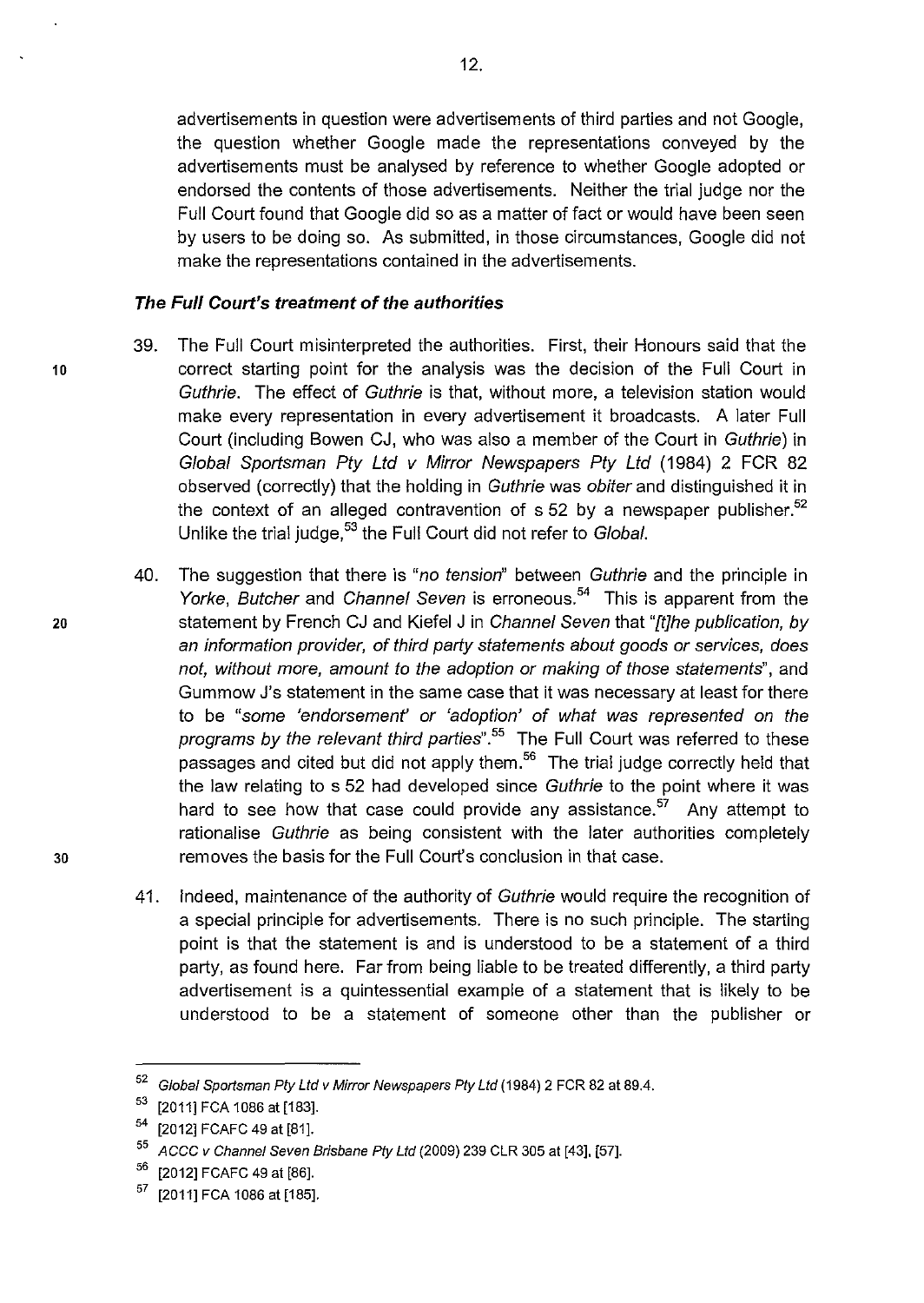advertising platform. This being understood, the question is then whether the publisher or platform adopts or endorses that statement. A publisher or platform who does not do so "merely passes it on for what it is worth".

- 42. Secondly, the Full Court in the present case quoted in part and purported to apply the statement of French J in Gardam, cited by Gummow J in Channel Seven and extracted above.<sup>58</sup> Critically, however, their Honours omitted the words: "When, however, a representation is conveyed in circumstances in which the carrier would be regarded by the relevant section of the public as adopting it, then he makes that representation<sup>", 59</sup> That aspect of the principle is crucial to 10 its application here, given the unchallenged finding that the advertisements would be seen as advertisements of third parties and not Google.
	- 43. Thirdly, the Full Court characterised the relevant statements of principle in Yorke and Butcher in the following way (emphasis added):<sup>60</sup>

In Yorke v Lucas and in Butcher, their Honours were endeavouring to explain that a party whose conduct consists of the repetition of a misleading statement is not conduct which is misleading and deceptive on the part of the intermediary if it sufficiently appears that the intermediary is merely passing on the fact that the statement has been made by another.

44. The purported limitation to "repetition of a misleading statement" reflects a gloss 20 not supported by Yorke or Butcher. It appears to involve a mechanical requirement that the form of the advertisement be provided to the search engine in a preconfigured physical or electronic form. In fact, as the reasons in Butcher indicate, the brochure in issue in that case had been prepared by the real estate agent who provided it to the purchasers.<sup>61</sup> Further, as submitted below, the brochure was provided by the agent in response to an inquiry by the purchasers and so the case cannot be put aside on that basis either.

### **The fact of Google's "response"**

45. The central element of the Full Court's reasoning appears to be that the advertisements were "Google's response to the user's query".<sup>62</sup> Their Honours 30 appeared to consider that the fact that Google's systems displayed particular advertisements to particular users following their search queries, coupled with the assertion that Google would be seen to be making an assessment of which advertisements to display, made it responsible for the representations contained in the advertisements. That approach was in error for the following reasons.

 $58$  [2012] FCAFC 49 at [82]. See para 36 above.

 $59$  ACCC v Channel Seven Brisbane Pty Ltd (2009) 239 CLR 305 at [57].

 $60$  [2012] FCAFC 49 at [85].

<sup>61</sup> Butcher v Lachlan Elder Realty Pty Limited (2004) 218 CLR 592 at [59], [75], [81], [89]; see also Harkins v Butcher (2002) 55 NSWLR 558 at [1]; Butcher v Harkins [2001] NSWSC 15 at [5], [129].

<sup>[2012]</sup> FCAFC 49 at [87]; see also [88], [90]-[93], [95]-[96].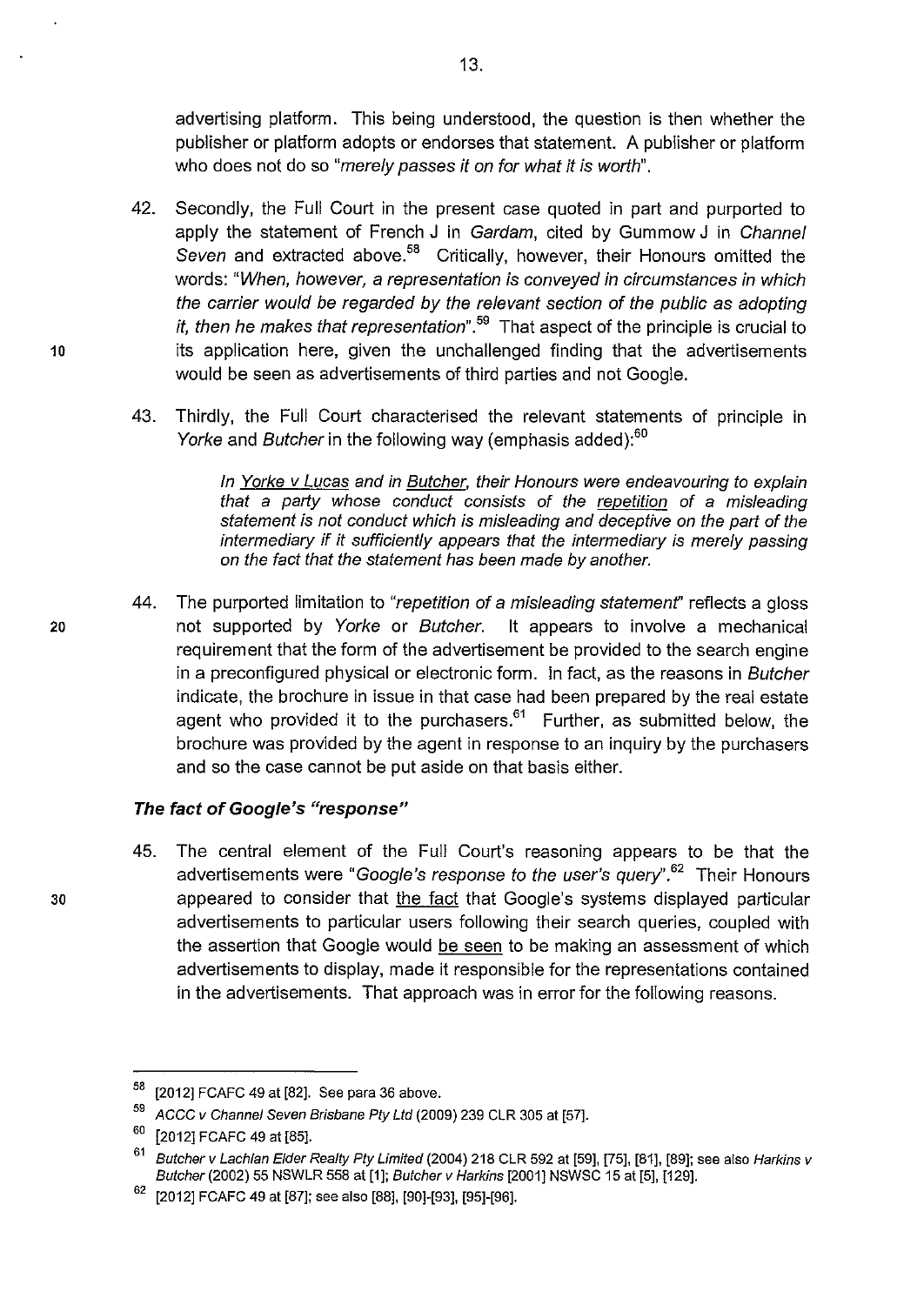- 46. There is no analysis in the Full Court's reasons as to what that "response" allegedly conveys. There was no allegation in the pleading to which the Full Court could point to assist that exercise. The Full Court did not find that the "response" conveyed adoption or endorsement. Yet the fact of "response" was sufficient without more for the Full Court to conclude that Google made the representations. If it be assumed that it was permissible for the Full Court to proceed down this path of "response", and attempting to speculate as to the putative implied content of the so called "response", there is no logical connection between a search engine saying to a user, for example, this 10 advertisement is or might be relevant to you, and the search engine adopting or endorsing every or any representation contained in the advertisement.
- 47. In Butcher, the brochure was provided by the real estate agent in response to an inquiry by the purchasers who were interested in purchasing a property. The agent told them that the brochure contained "all the details for the property" and was "everything you need to know". This conveyed a representation that the brochure "was a very helpful document which conveniently put together in a single place the answer to some questions that purchasers typically asked".<sup>63</sup> But the fact of that additional representation did not mean that the agent made the pleaded representation in the brochure, which was held to be misleading, 20 regarding the position of the mean high water mark on the property.
	- 48. As the majority in Butcher observed, acceptance of the purchasers' arguments for a contrary result would have led to "extreme consequences":  $64$

It was accepted that if their arguments were sound, it must follow that when a real estate agent produces a brochure offering land for sale by a vendor, the real estate agent is representing that the vendor had good title. That would be so radical a conclusion as to suggest that even the wide words of s 52 could not bring it about; that in turn suggests that the principles that supposedly lead to that radical conclusion are unsound.

- 49. The same point can be made in this case, where the ramifications of the Full 30 Court's reasoning go well beyond the present facts. If correct, it would mean that any person, whether service provider or otherwise, who determines to show advertising material on the basis of an assessment that the material might be of interest to a customer, could be held responsible for the content of that material. This could apply, for example, to a travel agent who responds to an inquiry regarding travel arrangements by providing third party brochures for services or accommodation. It could apply to a television station who seeks the advertising custom of particular advertisers for the display of advertisements to audiences of particular shows based on the audiences' perceived interests.
- 50. The extremity of such consequences is exacerbated where, as here, the 40 **arepresentations are not express but implied.** As the trial judge noted,<sup>65</sup> ordinary

<sup>63</sup> Butcher v Lachlan Elder Realty Pty Limited (2004) 218 CLR 592 at [6].

Butcher v Lachlan Elder Realty Pty Limited (2004) 218 CLR 592 at [59].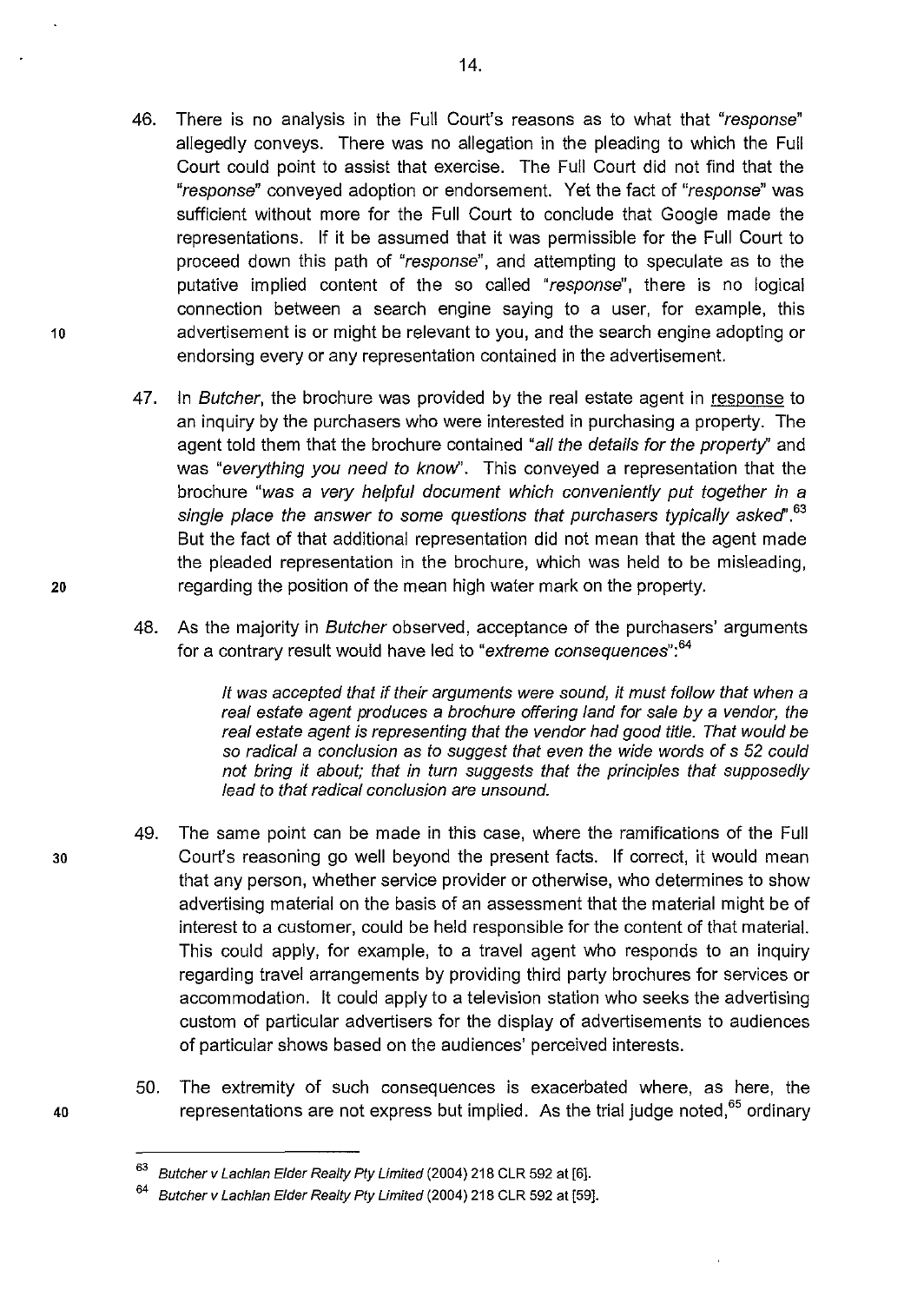and reasonable users would not understand Google to be making the express representations contained in the advertisements (eg, "Unbeatable deals on flights, Hotels & Pkg's Search, Book & Pack Now!"). Even less so would they understand Google to be making the implied representations.

### **The role of Google's technology**

- 51. The Full Court also reasoned that, however it would be seen by users, Google was "in fact, much more than a mere conduit".<sup>66</sup> In this regard, the Full Court referred to the fact that the advertisements were generated by the AdWords system so that it was "Google's technology which creates that which is 10 displayed'. From this it was said to follow that "Google did not merely repeat or pass on a statement by the advertiser" (emphasis added).<sup>67</sup>
- 52. This is also not supported by the authorities. The principle in Yorke and Butcher is not limited to the "repetition" of a misleading statement in the sense of a mechanical passing on of a piece of paper or electronic equivalent; the facts in Butcher demonstrate this. It is sufficient that the statement is seen to be a statement of a third party for the principle to be applied. Further, the Full Court relied on the statement of French J in Gardam, quoted by Gummow J in Channel Seven, for the proposition that "the question is whether the 'carrier is and is seen to be a mere conduit<sup>".68</sup> As submitted, however, the Full Court 20 omitted the reference in the next sentence of the passage to whether "the carrier would be regarded by the relevant section of the public as adopting" the representation.<sup>69</sup>
- 53. As to the suggestion that Google "created' the advertisements, this must be a reference to the role of Google's technology in displaying the advertisements, because the Full Court did not overturn the trial judge's findings that the advertisements were "created by advertisers" and that Google had "received" them for publication in the ordinary course of its business.<sup>70</sup> It may be noted that the ACCC did not ask the Full Court to overturn the finding that Google had "received' the advertisements for publication in the ordinary course of its 30 business, and indeed relied on that finding in support of the proposition that Google had the benefit of the defence in s 85(3) of the TPA. Further, while concluding that the technical operation of the AdWords system should be taken into account, the Full Court appears to have put aside the advertisers' contractual agreement that they took responsibility for the advertisements. Their Honours correctly did not rely on the activities of the Google personnel

<sup>&</sup>lt;sup>65</sup> [2011] FCA 1086 at [189]-[190].

 $66$  [2012] FCAFC 49 at [89]; see also [87], [94]-[95].

 $67$  [2012] FCAFC 49 at [95].

<sup>&</sup>lt;sup>68</sup> [2012] FCAFC 49 at [89].

 $69$  ACCC v Channel Seven Brisbane Pty Ltd (2009) 239 CLR 305 at [57].

 $70$  See paragraph 23 above.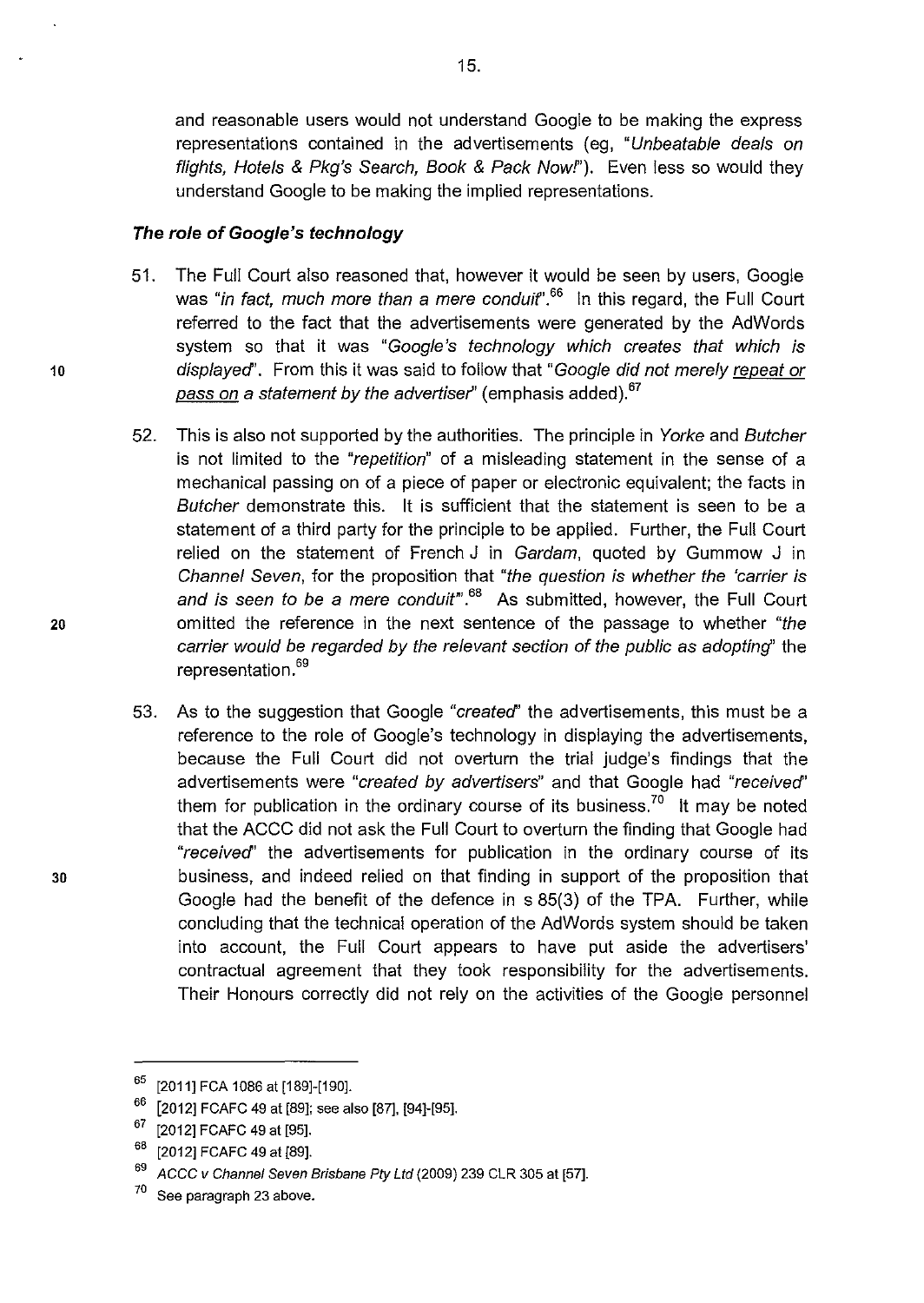who took part in the operation of the AdWords system, there being no contention that Google was "*knowingly involved*" in any contravention.<sup>71</sup>

- 54. Insofar as the advertisements were displayed by Google's technology, Google is no different to a publisher of any advertisement whose facilities cause the advertisement to come into being. Thus a television advertisement is "created" by the television broadcaster who sends out the visual images and sounds constituting the broadcast.<sup>72</sup> A newspaper advertisement is "*created*" by the publisher who prints and distributes the newspaper or typesets and publishes a classified (which it receives over the phone or online). A paid announcement is 10 "created' by the radio presenter who reads the announcement on air and the radio station that broadcasts the signal conveying those words.
- 55. The Full Court's emphasis on the technology of the AdWords system risks erecting an arbitrary and mechanical distinction between advertising in online and traditional media. As the trial judge observed, while the technology differs in each case, "the publisher or broadcaster of such advertisements always provides at least some of the technical facilities that permit the relevant advertisement to be seen or heard. It does not follow that these publishers or broadcasters have thereby endorsed or adopted any information conveyed by the advertisement or that they have done anything more than pass it on for what 20 it is worth."<sup>73</sup> If involvement of that kind were sufficient, the threshold for primary liability would be even lower than that for ancillary liability under s 75B of the TPA (there being no mental element for primary liability).

#### **The nature of the contravention**

56. The Full Court's reasons disregard the fact that the misleading conduct alleged by the ACCC, and indeed declared by the Full Court to have been engaged in by Google, was the making of the specific implied representations contained in the advertisements themselves. For example, the Full Court said:<sup>74</sup>

It is necessary to be clear as to what it is about Google's conduct that is said to be misleading or deceptive on its part. Google's conduct consists relevantly 30 of the display of the sponsored link in response to the entry of the user's search term in collocation with the advertiser's URL.

> 57. The Full Court went on to state that an ordinary and reasonable user "would conclude from these circumstances that it was Google who was displaying the sponsored link in collocation with the sponsor's URL in response to the user's search".<sup>75</sup> This suggests that the Full Court here regarded the advertiser's URL as something separate from the advertisement, when in fact (as recognised

 $71$  [2012] FCAFC 49 at [97]-[98].

 $72$  See Network Ten Pty Ltd v TCN Channel Nine Pty Ltd (2004) 218 CLR 273 at [37].

 $^{73}$  [2011] FCA 1086 at [193].

<sup>[2012]</sup> FCAFC 49 at [88].

<sup>75 [2012]</sup> FCAFC 49 at [89].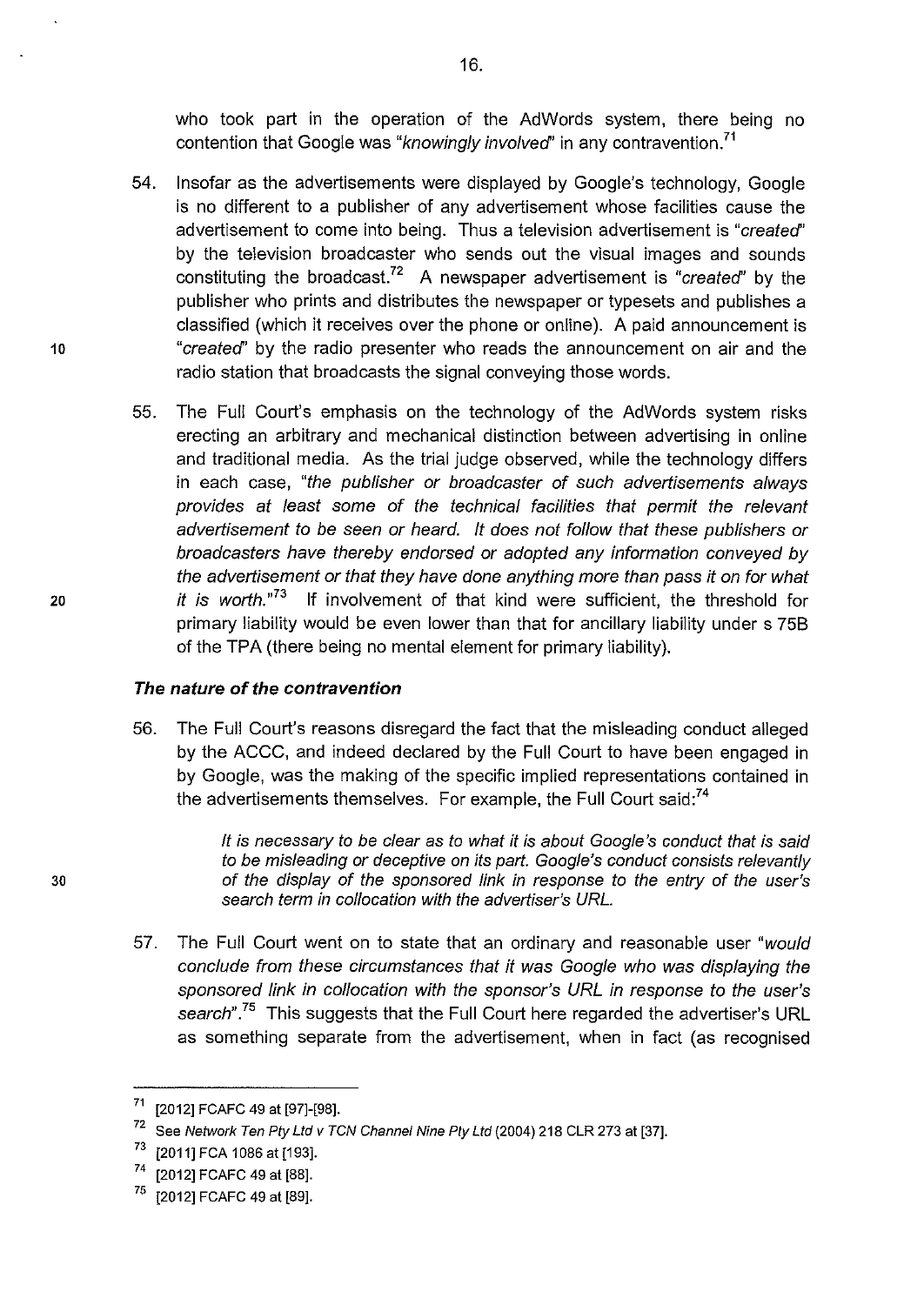earlier in the Full Court's reasons<sup>76</sup>) it was part of the advertisement itself and would be understood as such. As the trial judge held, ordinary and reasonable users "would have understood that ... the website address displayed beneath the headline will usually be the website address of the advertiser".<sup>77</sup>

58. There are other aspects of the Full Court's reasons which suggest that it regarded Google's conduct in providing "responsive" advertisements as itself constituting the contravention of s 52. This was not the case pleaded by the ACCC or addressed by the trial judge. The Full Court said:<sup>78</sup>

The falsity of the conduct involved in the four responses in the present case is 10 that the advertiser's URL misrepresents a connection between the searched term identifying the competitor and the URL of the advertiser ... The conduct is Google's because Google is responding to the query and providing the URL. It is not merely passing on the URL as a statement made by the advertiser for what the statement is worth. Rather, Google informs the user, by its response to the query, that the content of the sponsored link is responsive to the user's query about the subject matter of the keyword.

- 59. See also their Honours' discussion of the Harvey World Travel advertisements, which appears to attribute the "falsity of the response" in that case to the fact that "the user is seeking information about Harvey World Travel" but is instead 20 given the URL of one of Harvey World Travel's competitors".<sup>79</sup>
- 60. The ACCC's case was not that Google made some independent or anterior representation to the effect that the advertisements were relevant or responsive to users' search queries. Any argument to that effect would have faced insuperable difficulties, including: (a) the absence of any pleading of such an allegation; {b) the trial judge's unchallenged finding that Google had not represented that the advertisements were organic search results or positioned according to relevance; $^{80}$  (c) the fact the results pages included other advertisements "responsive" to the search queries, which the ACCC disavowed as being misleading, $81$  but which had no connection with the businesses of the 30 companies whose names were reflected in the search terms; $^{82}$  (d) an evidentiary inquiry unexplored at trial as to whether ordinary and reasonable



 $76$  [2012] FCAFC 49 at [16]-[17].

<sup>77 [2011]</sup> FCA 1086 at [187].

<sup>&</sup>lt;sup>78</sup> [2012] FCAFC 49 at [91]-[92].

 $79$  [2012] FCAFC 49 at [93]. See also [96].

<sup>80 [2011]</sup> FCA 1086 at [172]-[174], [227].

 $81$  See transcript of appeal hearing before Full Court dated 28 February 2012 at T 147.23-148.13 and T 151.34-154.4; transcript of trial hearing before Nicholas J dated 29 March 2010 at T 1076.29-1078.30; paragraphs 73 and 74 of the ACCC's final submissions at trial; and transcript of interlocutory hearing before Allsop J dated 10 September 2007 at T 36.42-38.33.

<sup>&</sup>lt;sup>82</sup> See for example the right side Flight Centre and Escape Travel advertisements displayed on the same page as an impugned "Harvey Travel" advertisement reproduced in Schedule 1 to the trial judge's reasons [2011] FCA 1086; and see also Exhibit A, p 15.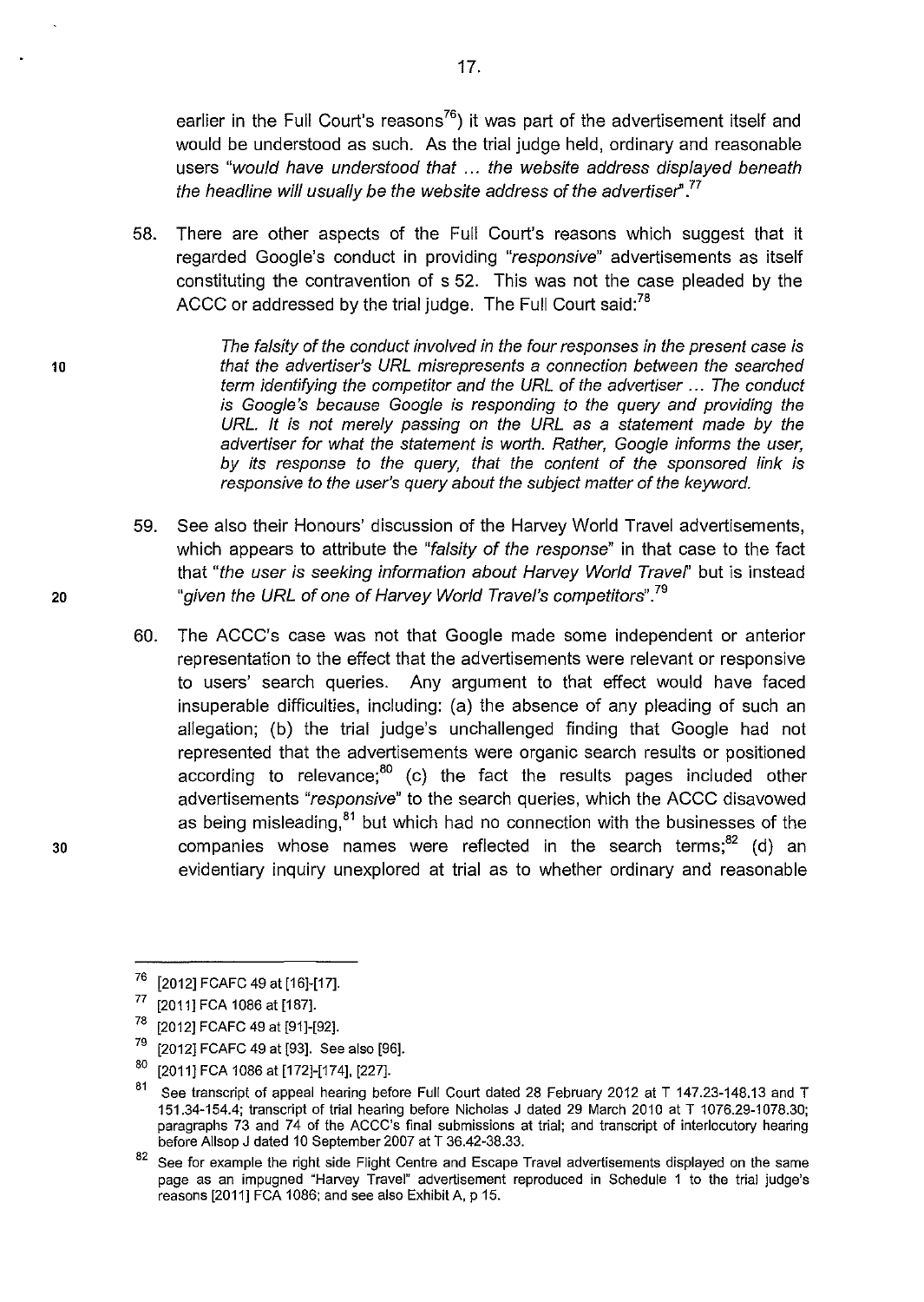users or, more likely, particular users, $83$  expected third party advertisements to be relevant to their search queries at all, and if so how; (e) an evidentiary inquiry unexplored at trial as to the motivation or intention of particular users in entering particular search queries in order to assess whether such users would understand particular advertisements to be relevant or responsive to their queries; and (f) the fact that the only evidence of searches actually conducted was of searches by undeceived officers or agents of the ACCC, including deliberate misspellings of "Harvey World Travel" to circumvent the operation of Google's systems which had blocked that keyword from triggering or appearing 10 in an advertisement, $84$  or by undeceived competitors of the advertisers.

> 61. The basis on which the trial proceeded at the urging of the ACCC, namely the relevance of the understanding of ordinary and reasonable users, has some logic on the assumption that the case is one based on the publication of advertisements. That logic disappears entirely if one purports to divine the intentions or motivations of individual users, which is an essential ingredient of the Full Court's "response" approach. There was no evidence to support such an approach, nor any findings by the trial judge, and no basis on which the Full Court could have made any relevant findings in that regard.

#### **Interrelationship with s 85(3) of the TPA**

- 20 62. The ACCC has previously suggested that the defence in s 85(3) of the TPA would be otiose on Google's approach.<sup>85</sup> That section provides that it is a defence to a contravention committed by the publication of an advertisement if the defendant establishes "that he or she is a person whose business it is to publish or arrange for the publication of advertisements and that he or she received the advertisement for publication in the ordinary course of business and did not know and had no reason to suspect that its publication would amount to a contravention". Google relied on the s 85(3) defence below, successfully for some advertisements and not for others.
- 63. Section 85(3) is not otiose. On the correct application of the principle in Yorke, 30 Butcher and Channel Seven to cases involving alleged contraventions by the publication of advertisements, it is clear that the section can still have work to do. Thus the defence could apply where a publisher or advertising platform conveys adoption or endorsement of a third party advertisement, but does not know and has no reason to suspect that the advertisement is misleading  $-$  for example, because a representation contained in it turns out to be false. The defence may also have work to do in cases of ancillary liability.
	- 64. There are other reasons why s 85(3) does not warrant any departure from the principle in Yorke, Butcher and Channel Seven. In particular, the defence is not

<sup>83</sup> See Butcher v Lachlan Elder Realty Pty Limited (2004) 218 CLR 592 at [36], referring to Campomar Sociedad Limitada v Nike International Ltd (2000) 202 CLR 45 at [102]-[103].

<sup>[2011]</sup> FCA 1086 at [209], [224]-[225]; Exhibit A, pages 17, 40 and 43.

<sup>85</sup> ACCC's summary of argument on special leave application, para 29.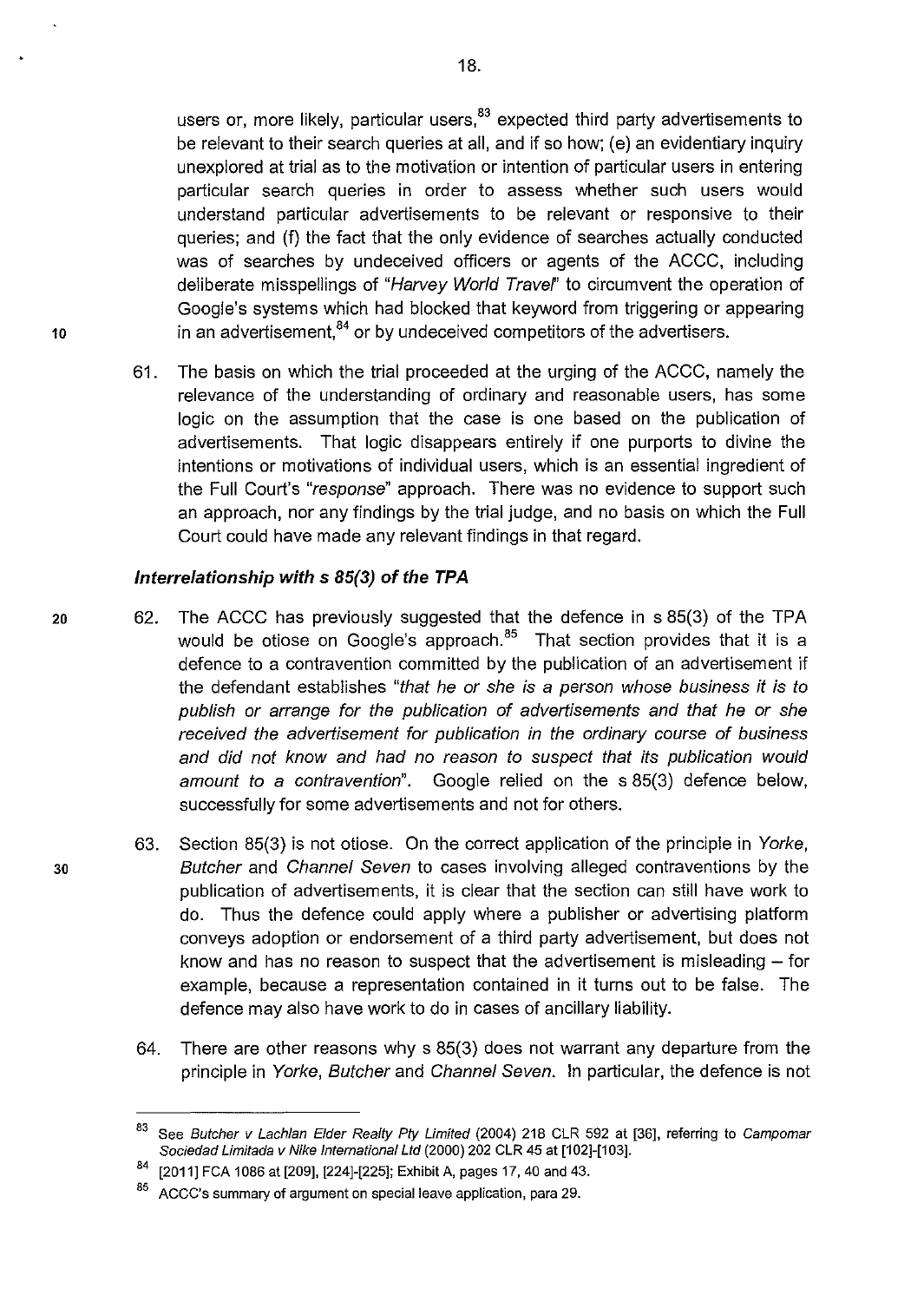one of general application; it is limited to the publication of advertisements as opposed to other kinds of third party statements, and it is available only to "a person whose business it is to publish or arrange for the publication of advertisements". There are many persons who would not qualify given the nature of their activities. The existence of the defence does not justify treating advertisements any differently to other third party statements.

#### **Involvement of Google personnel**

65. By its notice of contention, the ACCC challenges the Full Court's finding that the activities of the Google personnel who took part in the operation of the AdWords 10 system were not relevant in determining whether Google made the representations in question.<sup>86</sup> That finding was plainly correct in circumstances where the case pleaded was that Google had made the representations by "publishing'' the impugned advertisements. As the Full Court observed, the involvement of Google personnel was relevant to the s 85(3) defence, and could have been relevant to the question whether Google was "knowingly involved" in any contravention had such a case been put. $87$  Similarly, the trial judge did not regard the activities of Google personnel as impacting on the question whether Google made the representations, given that, as his Honour observed, the ACCC had disavowed any suggestion that Google or its employees intended to 20 mislead users and did not seek any finding to that effect.<sup>88</sup>

### **Conclusion**

66. The trial judge's reasons on the principal issue were correct, and those of the Full Court were in error. Google did not make the implied representations contained in the impugned advertisements. The Full Court's orders should be set aside and the orders made by the trial judge should be restored.

#### **Part VII: Applicable provisions**

- 67. The applicable provisions of the TPA as they existed at the relevant time (at the hearing at first instance in March 2010) were as follows:
	- 52(1) A corporation shall not, in trade or commerce, engage in conduct that is misleading or deceptive or is likely to mislead or deceive.
	- 85(3) In a proceeding in relation to a contravention of a provision of Part V or VC committed by the publication of an advertisement, it is a defence if the defendant establishes that he or she is a person whose business it is to publish or arrange for the publication of advertisements and that he or she received the advertisement for publication in the ordinary course of business and did not know and had no reason to suspect that its publication would amount to a contravention of a provision of that Part.

 $86$  Notice of contention filed 5 July 2012, para 3.

<sup>[2012]</sup> FCAFC 49 at [97]-[98].

<sup>[2011]</sup> FCA 1086 at [240]-[241].